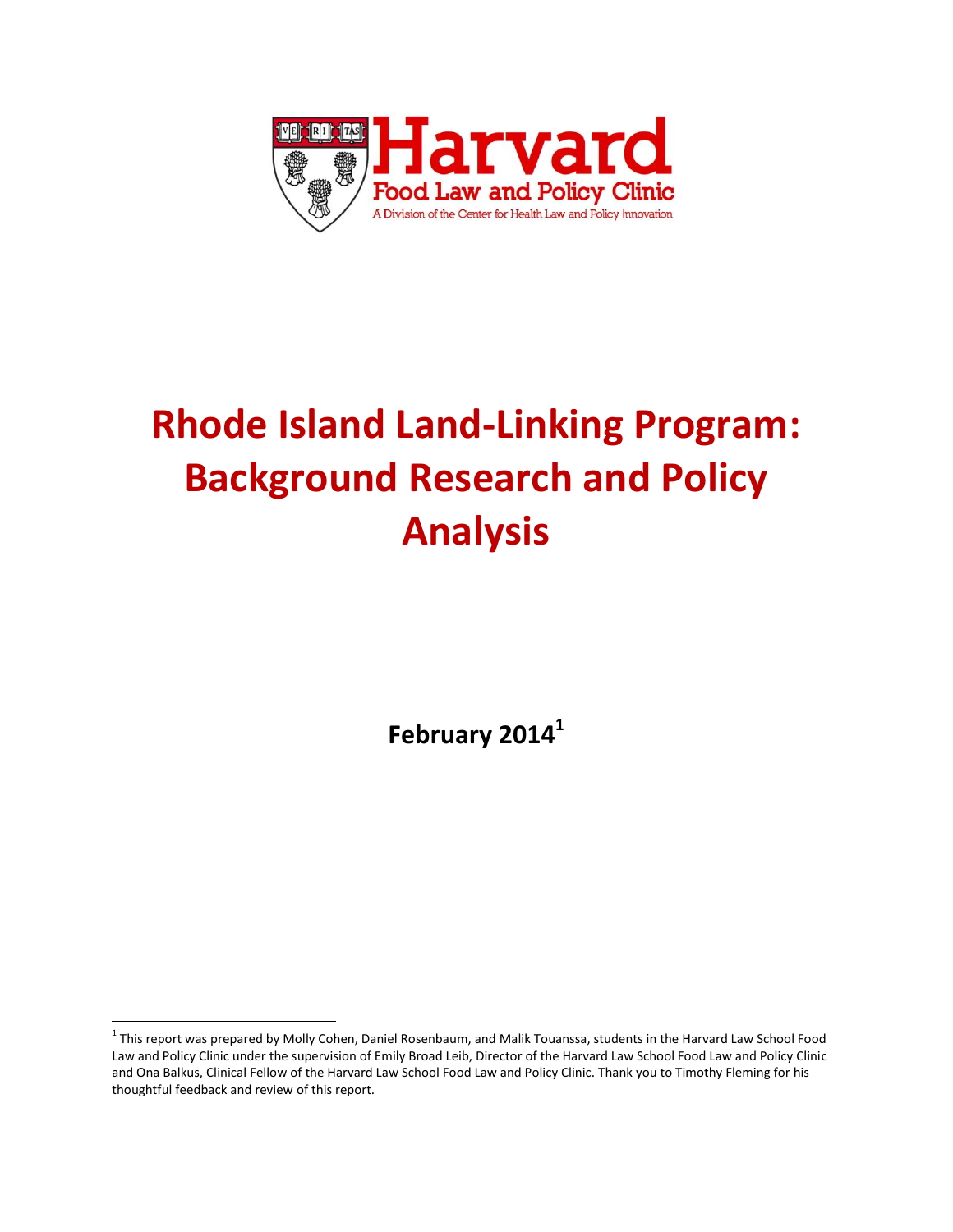## **ABOUT THE HARVARD LAW SCHOOL FOOD LAW AND POLICY CLINIC**

The Food Law and Policy Clinic of the Center for Health Law and Policy Innovation was established in 2010 as an experiential teaching program of Harvard Law School that links Harvard Law students with opportunities to work with clients and communities on various food law and policy issues. Clinic projects aim to increase access to healthy foods, prevent diet-related diseases, and assist small and sustainable farmers and producers in participating in local food markets.

For more information about the Harvard Law School Food Law and Policy Clinic, email flpc@law.harvard.edu or visit http://blogs.law.harvard.edu/foodpolicyinitiative.

## **ACKNOWLEDGEMENTS**

This document would not have been possible without the assistance and support of numerous individuals throughout Rhode Island. Conversations with the Rhode Island Food Policy Council first raised the need for this type of resource, and we would like to thank Leo Pollock and Sheila Brush for their support and feedback throughout this process. In addition, numerous people generously gave their time to meet with us and provide feedback on this report. We would like to thank the following individuals for their time and insights:

- Tess Brown-Lavoie (Young Farmer Network)
- Rupert Friday (Rhode Island Land Trust Council)
- Kyle Hence (Sustainable Aquidneck)
- Kathy Ruhf (Land for Good)
- Kate Sayles (Northern Rhode Island Conservation District)
- Michelle Sheehan (Rhode Island Department of Environmental Management)
- Kenneth Payne (Rhode Island Agricultural Partnership)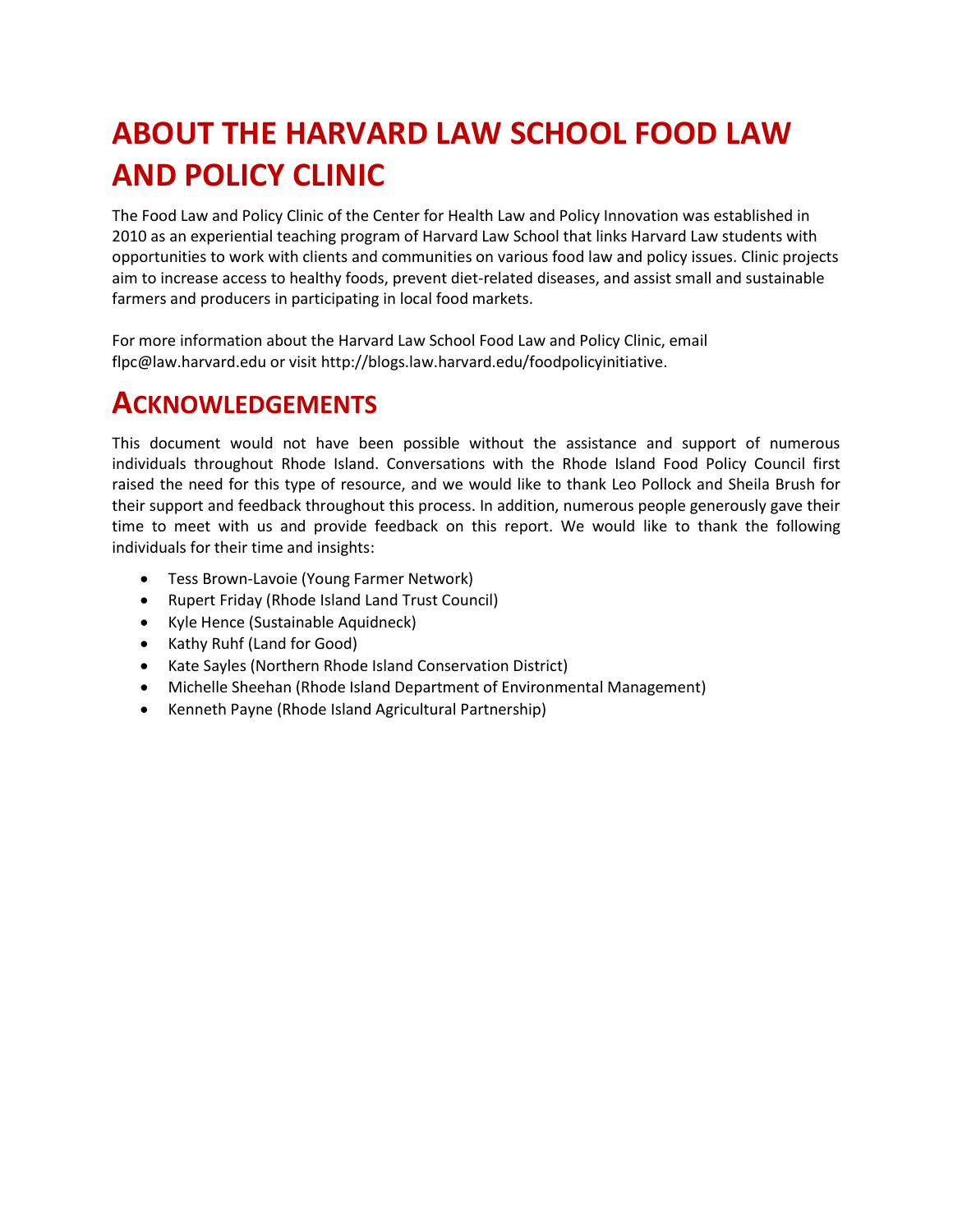## **TABLE OF CONTENTS**

| I.   |                                                                                      |  |
|------|--------------------------------------------------------------------------------------|--|
| Ш.   |                                                                                      |  |
|      |                                                                                      |  |
|      |                                                                                      |  |
|      |                                                                                      |  |
|      |                                                                                      |  |
| III. |                                                                                      |  |
|      |                                                                                      |  |
|      |                                                                                      |  |
|      |                                                                                      |  |
| IV.  |                                                                                      |  |
|      |                                                                                      |  |
|      |                                                                                      |  |
|      |                                                                                      |  |
| V.   | Challenges to Private and Public Land-Linking In Rhode Island and Recommendations 22 |  |
|      |                                                                                      |  |
|      |                                                                                      |  |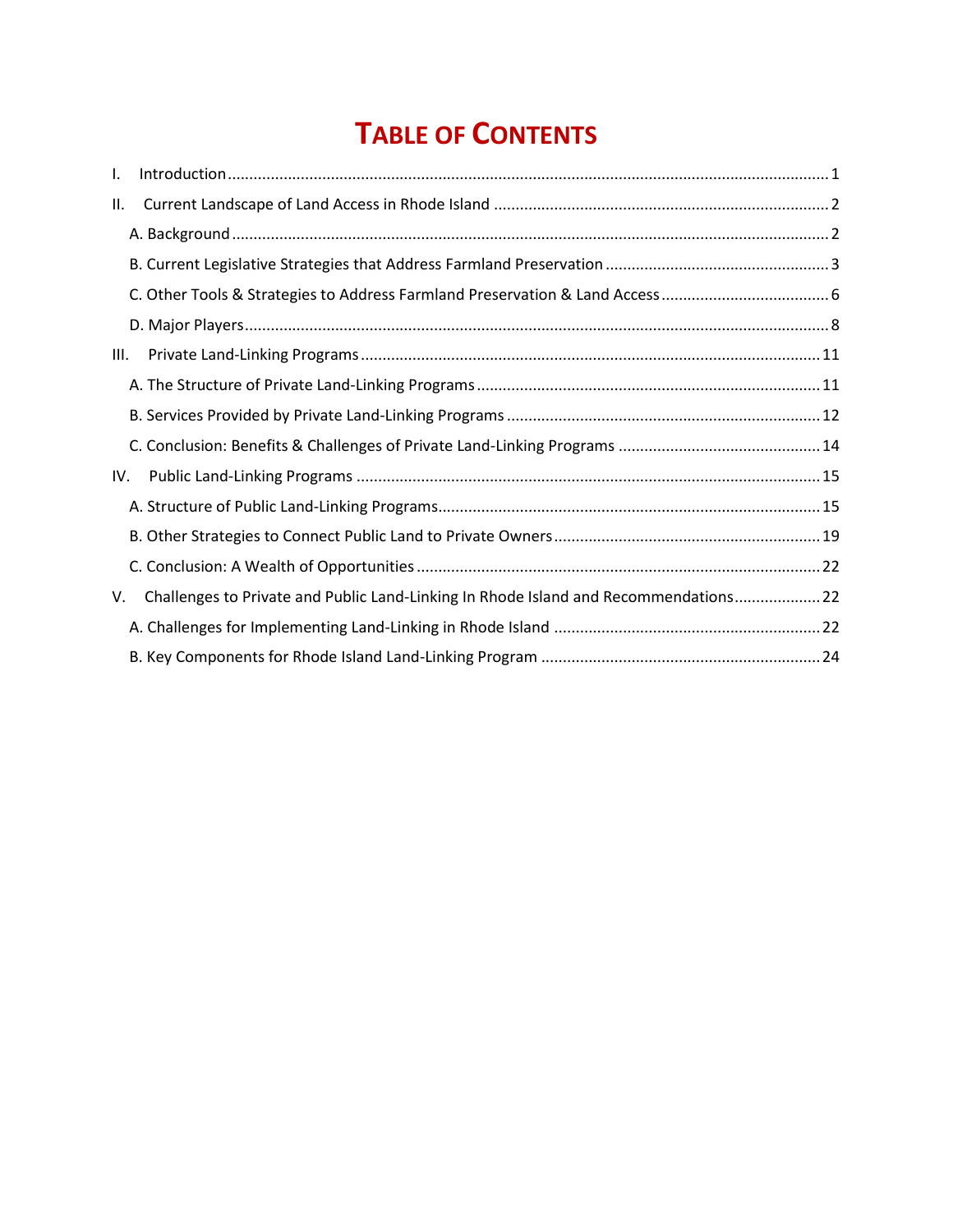## **I. INTRODUCTION**

The Rhode Island Food Policy Council (RIFPC) is a volunteer group of citizens that creates partnerships, develops policies, and advocates for improvements to the local food system in Rhode Island to expand its capacity, viability and sustainability. One of RIFPC's main goals is to ensure that a "continuously increasing proportion of Rhode Island's food supply will be grown, raised, caught, processed and distributed in Rhode Island."<sup>2</sup> The Harvard Food Law and Policy Clinic (FLPC) partnered with RIFPC to assist the Council in developing and implementing policy priorities to improve Rhode Island's food system. After engaging in several public brainstorming meetings and RIFPC policy committee meetings, the RIFPC identified the high cost of and limited access to farmland for new and expanding farmers as a barrier to increased production of Rhode Island-grown food. One method to counteract the dearth of affordable farmland is to create a land-linking program, which can connect new and expanding farmers to underutilized privately-owned and state and municipal land.

The following memorandum will provide background information, policy research and analysis to support RIFPC's efforts to implement a land-linking program for public land in Rhode Island. It is important to note that while this report provides background materials and starts to identify key components of a land-linking program, the research was limited due to timing constraints. The Harvard FLPC intends to continue meeting with stakeholders and to develop more specific legislative recommendations in the spring of 2014.

Prior to proposing or creating a program, it is vital to understand the existing landscape of farmland preservation and land access in Rhode Island as well as the private and public land-linking programs implemented in other

 $\overline{a}$ 

#### **Key Terms**

*For the purpose of this report, we use the following definitions for key terms that will be used frequently throughout the report:*

- **"Farmland preservation"** refers to methods which protect farmland, and also tend to make it more affordable and available.
- **"Farmland access"** represents various methods by which farmers can acquire land to farm, including connecting with landholders, purchasing and leasing.
- **"Land-linking"** is a strategy for farmland access, and includes both farmland listing functions to help farmers find land as well as additional wraparound services (e.g., technical assistance) to get them started farming.

states and municipalities. Section [II](#page-4-0) of the report will provide an overview of farmland access in Rhode Island, describing land access and preservation problems, and the successes and shortcomings of current legislative and programmatic efforts to promote farmland preservation and land access. It will then provide a short introduction to the major players working on farmland preservation in Rhode Island.

The state of Rhode Island has unique characteristics important to consider when designing a land-linking program, yet it need not start from scratch. The report will next describe existing state, municipal and non-profit land-linking efforts, generally categorizing them as private land-linking programs (for private land) and public land-linking (for public land), even though there is often overlap between these types of programs. Sectio[n III](#page-13-0) of the report will analyze land-linking programs for privately-owned lands operated by non-profits and state agencies, describing their operating structures, the services they provide, as well as challenges and benefits of the programs. Section [IV](#page-17-0) addresses public land-linking programs, describing programs and policies connecting public land with farmers, and programs promoting urban

<sup>&</sup>lt;sup>2</sup> Production, Rнорє ІзLAND Food PoLIcy Council, http://www.rifoodcouncil.org/productiongroup (last visited Dec. 11, 2013).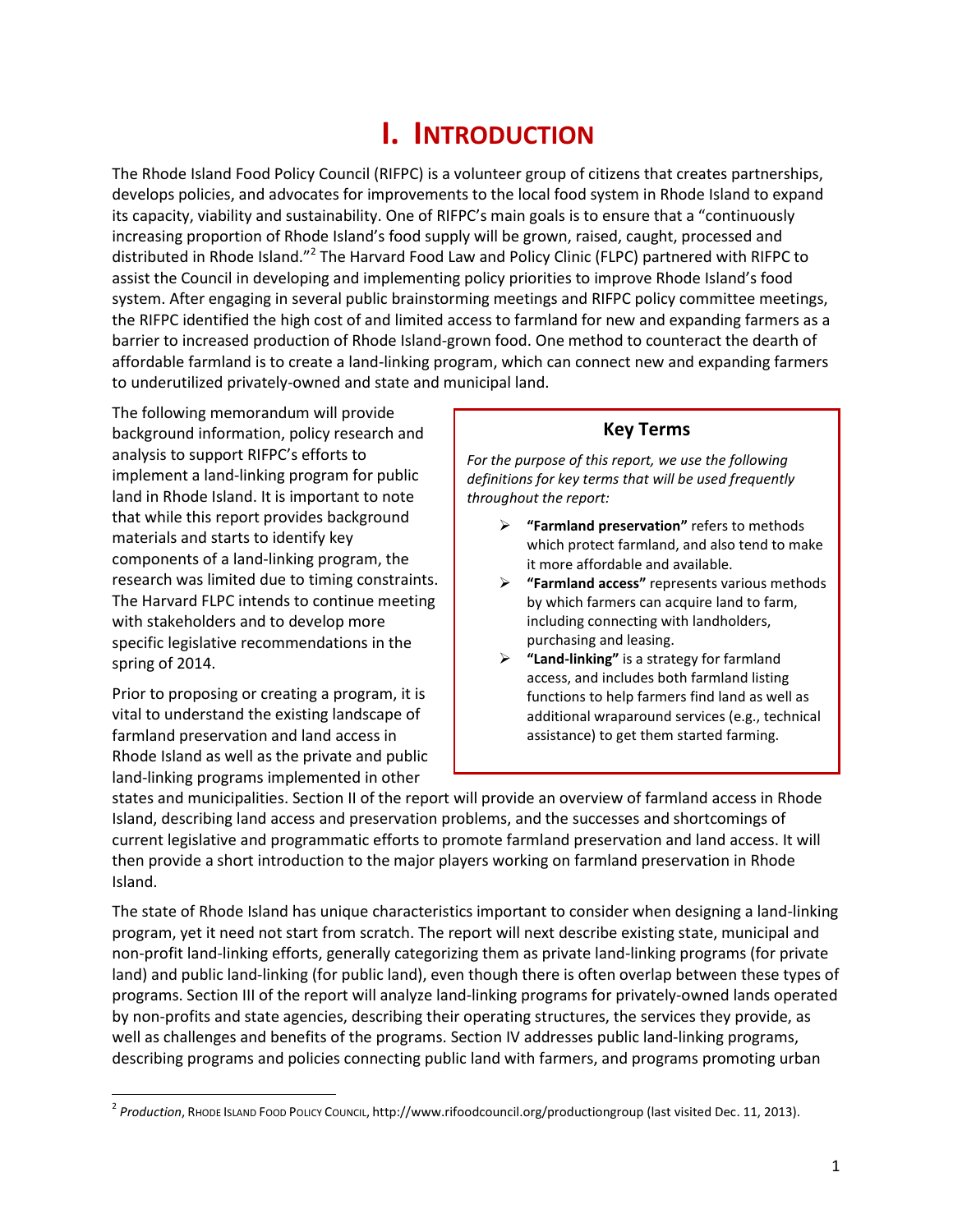agriculture. Section [V](#page-24-0) of the report notes challenges that Rhode Island may face in implementing a private or public land-linking program, and then ends with specific recommendations, tying together Rhode Island's unique conditions with models in other states. The hope is that these recommendations will inform the Rhode Island Food Policy Council in developing its legislative proposal.

## <span id="page-4-1"></span>**II. CURRENT LANDSCAPE OF LAND ACCESS IN RHODE ISLAND**

### <span id="page-4-0"></span>**A. Background**

Rhode Island is the smallest state in the United States, and it is also the second most densely-populated state in the country.<sup>3</sup> According to the Rhode Island Land Trust Council (RILTC), Rhode Island has lost over eighty percent of its productive farmland since the 1940s,<sup>4</sup> and today less than seven percent of the state's land is productive farmland.<sup>5</sup> In 1940, RI had over 300,000 acres of productive farmland; by 2010 only 67,800 acres remained in farms, with less than 40,000 of those in active agricultural production (the rest is woodlands and wetlands).<sup>6</sup> Given the extensive loss of farmland, it is critical that Rhode Island focus both on preserving its existing farmland and finding ways of bringing new land into production.

<span id="page-4-3"></span><span id="page-4-2"></span>In addition, the farms that do exist in Rhode Island are getting smaller. According to the U.S. Census of Agriculture, the average size of a farm in Rhode Island decreased from seventy-one acres in 2002 to fifty-six acres in 2007.<sup>7</sup> In 2007, almost one-third of all farms in Rhode Island were less than ten acres. $^8$ However, the number of farms in Rhode Island actually increased from 858 in 2002 to 1,219 in 2007, a jump of forty-two percent, which was the highest increase among New England states and ten times the national average.<sup>9</sup>As one report noted, "[m]uch of this growth has been in the state's smallest farms."<sup>10</sup> This increase in number of farms shows that there is extensive interest in starting farms in Rhode Island; much of this interest comes from young, inexperienced farmers who are eager to work in Rhode Island.<sup>11</sup> Unfortunately, given the loss of farmland and limited farmland available, these farmers are struggling to acquire sufficient land to farm.

<span id="page-4-4"></span>One challenge is that Rhode Island's farmland is highly attractive to developers. The state's farmland tends to be ideal for development: it is leveled, cleared land and often includes amenities such as views of the ocean or proximity to the coast.<sup>12</sup> From 1982 to 2007, Rhode Island converted nearly thirty

l

 $^3$  U.S. Census Bureau, Statistical Abstract of the United States: Table 14: State Population — Rank, Percent Change, and Population DENSITY: 1980 TO 2010 19 (2012), *available at* http://www.census.gov/compendia/statab/2012/tables/12s0014.pdf

 $^4$  Rhode Island Land Trust Council, FarmRI 2.0: Crafting the New Generation of Initiatives for Saving Rhode Island's Working Farms 10 (2010) [hereinafter FARMRI 2.0: INITIATIVES], *available at* http://www.rilandtrusts.org/documents/FarmRI\_2.0\_Final.pdf. 5 *Id*. at 10.

 $^6$  Rhode Island Land Trust Council, FarmRI 2.0: Report for Community Leaders 2 (2010) [hereinafter FarmRI 2.0: Community Leaders], *available at* http://www.rilandtrusts.org/documents/FarmRI-2-0-Report-for-Community-Leaders.pdf.

<sup>7</sup> FARMRI 2.0: INITIATIVES,*supra* not[e 4,](#page-4-1) at 10.

<sup>8</sup> *Id*. at 10.

 $^9$  Rhode Island Agricultural Partnership, A Vision for Rhode Island Agriculture: Five-Year Strategic Plan 4 (2011) [hereinafter Five-YEAR STRATEGIC PLAN], *available at* http://www.farmland.org/documents/RI\_agriculture\_5yr\_strategicplan.pdf. (Internal citation omitted).

<sup>10</sup> *Id.*

<sup>&</sup>lt;sup>11</sup> The Young Farmer Night hosted by Young Farmers Network draws twenty-five to thirty farmers from RI and Southern MA every other week. Jamie Coelho, *On the Farm with Pasture to Plate*, RHODE ISLAND MONTHLY, Sept. 2013, http://www.rimonthly.com/Blogs/ridaily/September-2013/On-the-Farm-with-Pasture-to-Plate/.

<sup>12</sup> FARMRI 2.0: INITIATIVES,*supra* not[e 4,](#page-4-1) at 12.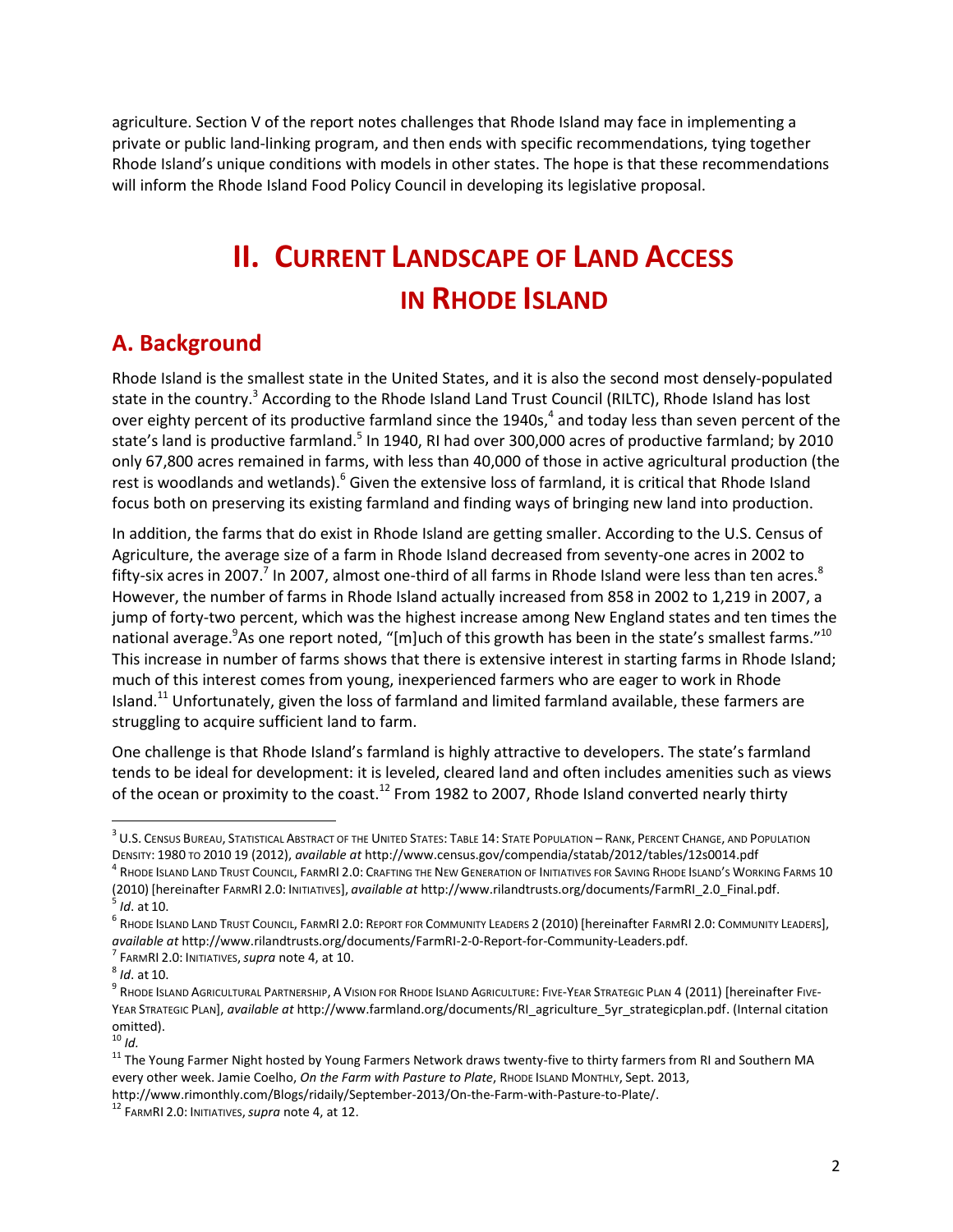percent of its prime agricultural land into buildings and development projects, more than any other state.<sup>13</sup>

What little farmland is available tends to be incredibly expensive both to purchase and to lease, and therefore unaffordable to the average new and small-scale farmer. In 2010, Rhode Island farmland cost an average of \$13,600 per acre to purchase, the highest cost in the nation.<sup>14</sup> This price is almost triple the average value of \$4,690 per acre for farmland in the Northeast, and more than six times the national average of \$2,140.<sup>15</sup> Many of the farmers seeking land are young, entrepreneurial and excited, but they lack access to capital.<sup>16</sup> Even if new and beginning farmers had access to sufficient capital to purchase land at these high prices, they would be unlikely to generate sufficient income to cover the mortgage costs.<sup>17</sup>

These trends are troubling, as farmland and local agriculture are beneficial to communities. Local agriculture generates jobs and spurs the state's economy, contributing an estimated \$100 million to Rhode Island each year.<sup>18</sup> It also helps ensure food security by serving as a source of reliable and nutritious produce. In addition, farms foster a sense of place, community and identity by serving as local landmarks and tourist attractions and providing social offerings, such as corn mazes, hay rides and farmers markets.<sup>19</sup> In urban settings, farms offer much-needed green space. Farms can also further conservation and environmental aims by providing habitat for endangered and threatened species, filtering and retaining groundwater, and preventing flooding. Given the renewed interest in farming among young adults, encouraging agriculture in the state can also help Rhode Island attract and retain young people—critical for a state that lost ten percent of its prime working-age population between 2006 and 2012.<sup>20</sup> Lastly, farmland can help municipalities' bottom lines because farms require minimal municipal services. Indeed, studies find that farms require less than fifty cents in services for every one dollar they pay in property taxes, a boon to cash-strapped local governments.<sup>21</sup> For all these reasons, it is in the state's best interest to help preserve farmland and to support new and beginning farmers.

### **B. Current Legislative Strategies that Address Farmland Preservation**

Farmland preservation is essential to ensure farmers have access to farmland and that farmland stays affordable. If farmland is not preserved and is instead developed, the stock of farmland decreases leading to decreased farmland access for new and expanding farmers and increased average farmland prices. In the early 1980s, Rhode Island recognized that development pressure was leading to a precipitous decline in the state's farmland and concomitant decreases in land access. Farmers banded together, and with help from the Rhode Island Farm Bureau (RIFB), worked with the state legislature to pass several landmark pieces of legislation to support farmers.<sup>22</sup> Currently, there are three legislaturecreated programs preserving farmland: (1) the State Agricultural Land Preservation Program, (2) the Right to Farm Law, and (3) Farm, Forest and Open Space Taxation; in addition the state issues Open Space Bonds to fund the Agricultural Land Preservation Program. Since 1985, these legislative programs

<sup>13</sup> FIVE-YEAR STRATEGIC PLAN,*supra* not[e 9,](#page-4-2) at 10.

<sup>14</sup> FARMRI 2.0: COMMUNITY LEADERS,*supra* not[e 6,](#page-4-3) at 2.

<sup>15</sup> *Id.*

<sup>16</sup> Coelho, *supra* at [11.](#page-4-4)

<sup>17</sup> FARMRI 2.0: INITIATIVES,*supra* not[e 4,](#page-4-1) at 12.

<sup>18</sup> FIVE-YEAR STRATEGIC PLAN,*supra* not[e 9,](#page-4-2) at 5.

<sup>19</sup> *Id.*

<sup>&</sup>lt;sup>20</sup> Ted Nesi, RI has lost 10% of its prime working-age population since 2006, WPRI.COM, http://blogs.wpri.com/2013/03/04/rihas-lost-10-of-its-prime-working-age-population-since-2006/ (defining prime working-age population as adults aged 25 to 54).

<sup>21</sup> FARMRI 2.0: INITIATIVES,*supra* not[e 4,](#page-4-1) at 13.

<sup>22</sup> FIVE-YEAR STRATEGIC PLAN,*supra* not[e 9,](#page-4-2) at 3.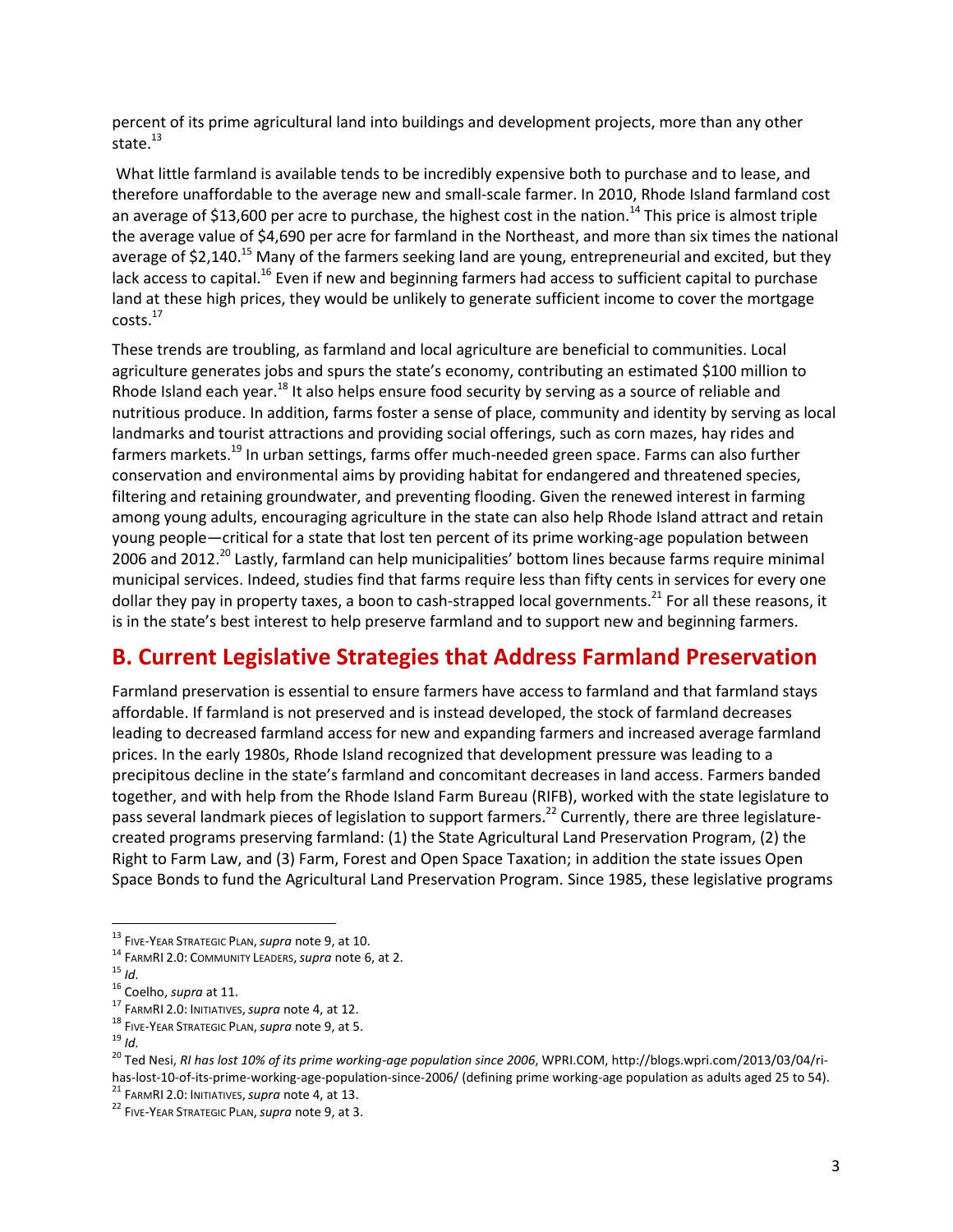in conjunction with the work of land trusts have protected more than 10,000 acres of farmland, over a quarter of the state's remaining stock; however, 30,000 acres are still at risk. $^{23}$ 

*1. State Agricultural Preservation Program* – Pursuant to Rhode Island General Law 42-82 (Farmland Preservation Act), the State Agricultural Preservation Program purchases development rights from farmers, enabling them to retain ownership of their property and continue to farm the land.<sup>24</sup> Purchasing the development rights gives farmers a financially competitive alternative to development and also provides them with capital to re-invest in their farms, finance retirement or pay family expenses.<sup>25</sup> Purchasing development rights can also facilitate transfer of farmland to a child or heir by decreasing property and estate taxes.<sup>26</sup> This program is responsible for about sixty-five percent of the 10,000 acres currently protected. $^{27}$ 

Because there is more demand for the program than there is capacity, a farmer must submit an application to the Agricultural Land Preservation Commission (ALPC) to be considered. The ALPC, a quasi-government agency which administers the program, accepts applications for preservation yearround, and evaluates and scores the applications based on criteria such as parcel size, soil quality, agricultural operation and viability, relative development pressure, and cultural and scenic features, among others.<sup>28</sup>

The funding for this farmland preservation comes from a variety of sources including federal, state and local funding, and donations. A significant portion of the funding comes from the state, via periodic Open Space Bonds (debt obligations issued by the state, described in detail below).<sup>29</sup> The state has leveraged this bond funding to attract more than \$38.5 million from other sources, including federal farmland protection funding, and contributions from municipalities, foundations, land trusts, and other conservation organizations and individual donors.<sup>30</sup> The Federal Farmland Protection Program provides farmland protection grants to states if they can match fifty percent of the federal government's funding; since 2000, this federal program has provided \$11.5 million to support the ALPC's efforts.<sup>31</sup> Nearly every farm conservation project includes contributions from multiple sources.<sup>32</sup>

Unfortunately, the amount and pace of the funding has never been sufficient to meet the demand for the ALPC's farmland preservation support.<sup>33</sup> Periodic bond referenda, the program's main funding source, are inconsistent and unpredictable, and the amount provided by the bonds is inadequate.<sup>34</sup> If the program continues to be funded at its current pace, it will take 110 years to protect all the

<sup>23</sup> FARMRI 2.0: COMMUNITY LEADERS,*supra* not[e 6,](#page-4-3) at 5.

<sup>24</sup> *Farmland Ecology*, RI DEP'T OF ENVIRON. MGMT. DIV. OF AGRIC. (Aug. 17, 2012),

http://www.dem.ri.gov/programs/bnatres/agricult/ecology.htm.

<sup>25</sup> FIVE-YEAR STRATEGIC PLAN,*supra* not[e 9,](#page-4-2) at 20.

 $^{26}$  *Id.* 

<sup>27</sup> FARMRI 2.0: INITIATIVES,*supra* not[e 4,](#page-4-1) at 16.

<sup>28</sup> *Farmland Preservation Program*, RHODE ISLAND DEPARTMENT OF ENVIRONMENTAL MANAGEMENT,

http://www.dem.ri.gov/programs/bnatres/agricult/ecology.htm (last visited Nov. 29, 2013).

<sup>&</sup>lt;sup>29</sup> The 2012 statewide open space bond for \$20 million passed with 70 percent approval. *Rhode Island LandVote Data*, The TRUST FOR PUBLIC LAND,

http://www.conservationalmanac.org/secure/almanac/west/ri/lvdata.html (last visited Nov. 29, 2013). \$4.5 million of that will go to farm protection. RHODE ISLAND, AMERICAN FARMLAND TRUST, http://www.farmland.org/programs/states/ri/default.asp (last visited Nov 29, 2013).

<sup>30</sup> FARMRI 2.0: INITIATIVES,*supra* not[e 4,](#page-4-1) at 16.

<sup>31</sup> *Id.*

 $rac{1}{4}$ <sup>32</sup> *Id.* 

<sup>33</sup> *Id.* at 15.

<sup>34</sup> *Id.* at 7.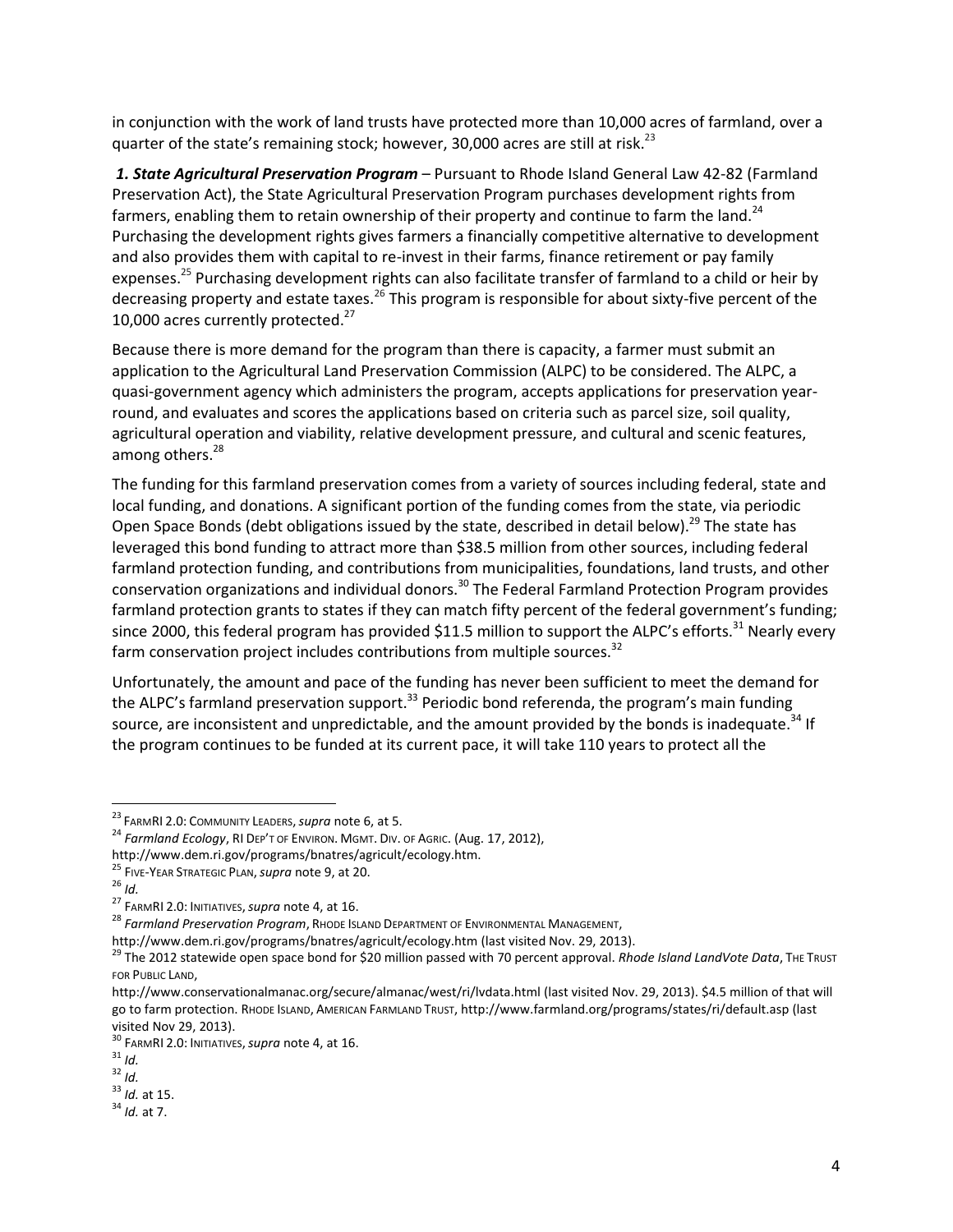remaining acres of farmland in Rhode Island.<sup>35</sup> Moreover, a 2010 RILC report noted that the program provides insufficient outreach, education and assistance to farmers.<sup>36</sup> The report further noted that Rhode Island Department of Environmental Management (RIDEM) tends to focus on farms in crisis protecting the farmland of a farmer who has died or is having financial problems—rather than taking a more proactive and holistic view to protect farms that are most valuable or productive.<sup>37</sup> It also faulted the program for not ensuring that the farmland stays in production after it is protected,<sup>38</sup> and for failing to maintain farmland affordability for plots with a house or housing lot (even without development rights, plots with houses sell at prices higher than general farmland value).<sup>39</sup>

The state's Farmland Preservation Program belongs to the "first generation" of the nation's farm conservations programs, and over the years these programs have shown their limitations.<sup>40</sup> Other states have revised their initial farmland protection programs and developed new initiatives to respond to ongoing challenges similar to those described above.<sup>41</sup> In Rhode Island, non-profit organizations and the Division of Agriculture within RIDEM have created new initiatives and programs; however the Rhode Island General Assembly has not revised the state's Agricultural Preservation Program since its adoption in 1981.<sup>42</sup>

2. **Right to Farm Law** – In 1982, Rhode Island passed a Right to Farm Law.<sup>43</sup> This law protects farms from nuisance claims, and particularly from nuisance claims "arising out of conflicts between agricultural operations and urban land uses."<sup>44</sup> In its legislative findings, the statute explicitly includes farmland preservation as a goal, explaining that conflicts between land uses "threaten to force the abandonment of agricultural operations and the conversion of agricultural resources to non-agricultural land uses."<sup>45</sup> The law does not address the high cost of farmland, which is a major driver of farmland conversion.

*3. Farm, Forest and Open Space Taxation* – Rhode Island state legislation provides for property tax discounts for farms, forest, and certain types of open space.<sup>46</sup> Under this program, farmers receive a lower tax assessment on their land, and the resulting tax savings helps keep agriculture economically viable and serves as an incentive to keep the land in production. While this tax discount does assist in decreasing costs once a farmer has land—and therefore helps prevent development of existing farmland—its impact is likely minimal, and the tax discount does not help keep farmland affordable for new and beginning farmers.

*4. Open Space Bonds* – While open space bonds are not themselves a legislative strategy or program, Rhode Island uses them to raise capital to fund the state's Agricultural Land Preservation Program. States and municipalities often issue bonds to finance their infrastructure and public works needs. Rhode Island and many other states use state bonds to fund the preservation of open space, including agricultural land. Under Chapter 241 of the RI General Laws, bond issuance is always put before voters

- <sup>37</sup> *Id.* at 17.
- <sup>38</sup> *Id.*
- <sup>39</sup> *Id.* <sup>40</sup> *Id.*
- 

<sup>42</sup> *Id; Farmland Ecology*, RI DEP'T OF ENVIRON. MGMT. DIV. OF AGRIC. (Aug. 17, 2012),

http://www.dem.ri.gov/programs/bnatres/agricult/ecology.htm. It is important to note, however, that not all changes to the State's Agricultural Protection Program must come about via legislation. RIDEM and ALPC may be able to increase the program's effectiveness without additional enabling legislation.

 $^{43}$  R.I. Gen. Laws Ann. § 2-23-1 to 2-23-7 (West 2013).

 $\overline{\phantom{a}}$ <sup>35</sup> *Id.* at 17.

<sup>36</sup> *Id.* at 17–18.

<sup>41</sup> *Id.*

<sup>44</sup> R.I. GEN. LAWS ANN. § 2-23-3 (West 2013).

<sup>45</sup> R.I. GEN. LAWS ANN. § 2-23-2 (West 2013).

<sup>46</sup> R.I. GEN. LAWS ANN. § 44-3-33.2 (West 2013).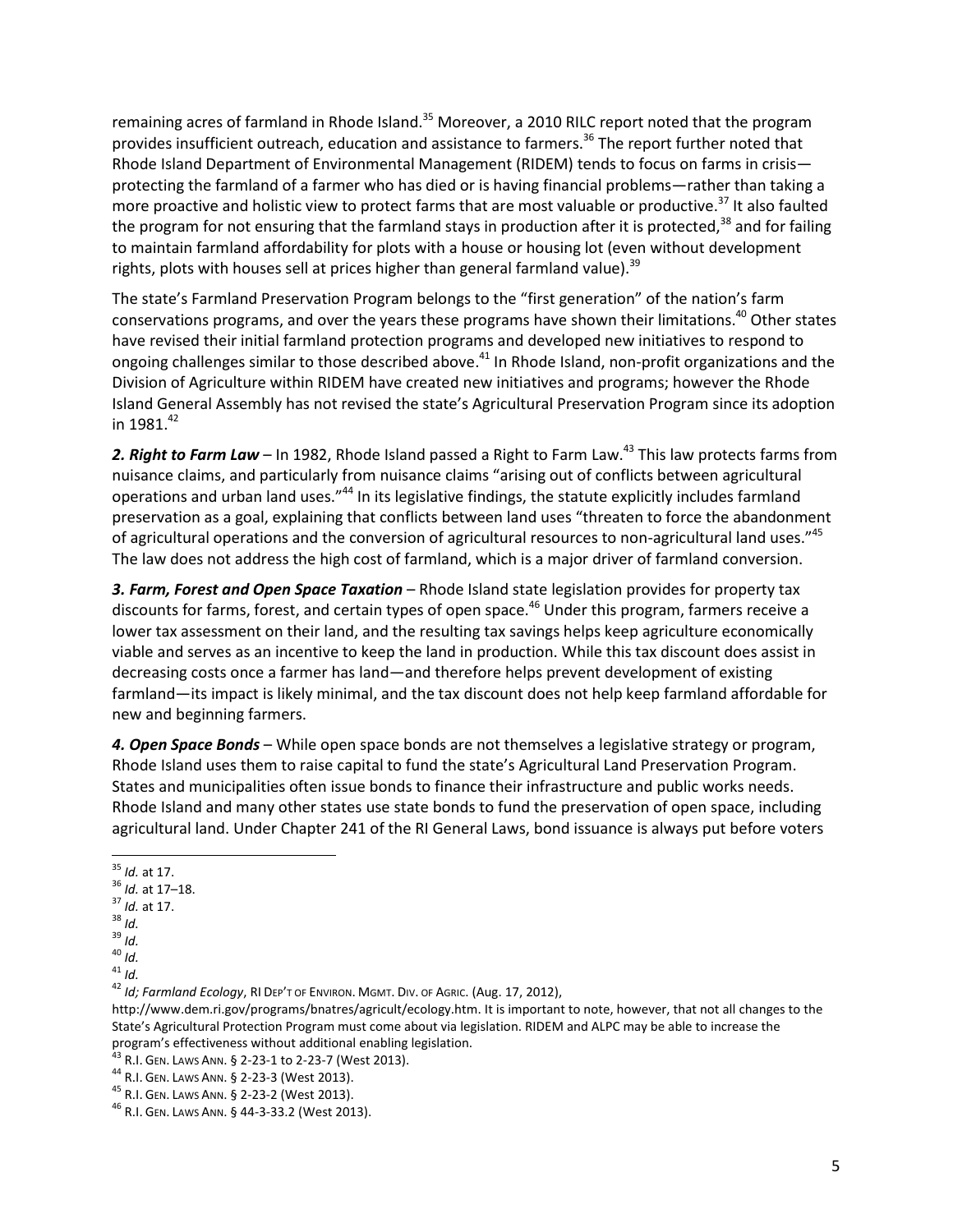<span id="page-8-1"></span><span id="page-8-0"></span>as a statewide referendum question.<sup>47</sup> Rhode Island voters have never rejected an open space bond issue.<sup>48</sup> In 2012, Rhode Island voters approved \$20 million in environmental management bonds.<sup>49</sup> \$2.5 million of that went to "State Land-Acquisition – Open Space" to purchase "land, development rights and conservation easements,"<sup>50</sup> and \$4.5 million went to fund the purchase of "Farmland Development Rights" supporting the State's Farmland Preservation Program.<sup>51</sup> The referendum passed with seventy percent approval.<sup>52</sup> The use of the 2012 bond money is expected to commence in 2014 and be completed by 2020.<sup>53</sup> The Governor and the Rhode Island House decide how much of the bond appropriation to spend each year.<sup>54</sup>

## **C. Other Tools & Strategies to Address Farmland Preservation & Land Access**

Aside from legislative programs, there are other efforts and proposed projects within Rhode Island aimed at preserving farmland and ensuring land access. These projects are spearheaded both by nonprofit organizations and state agencies. They include a farmland listing website, a proposal for a nonprofit field agent to assist with farmland acquisition and succession, and an additional proposed RIDEMled farmland preservation program.

<span id="page-8-2"></span>*1. New England Farmland Finder (NEFF):* A consortium of non-profit, state and institutional stakeholders came together to create the New England Farmland Finder, an online portal to connect New England farmland-seekers and farmland-owners.<sup>55</sup> The online tool serves as a clearinghouse for landholders—private, organizational, and public (municipal and state)—to post farm properties that are available, and farmland-seekers to search through available properties. NEFF includes farms and farmland from across the New England region. The site is free, simple to use and automated to keep postings up-to-date. NEFF was intentionally developed to post farm properties.<sup>56</sup> Based on their research and experience, the groups that developed NEFF determined that it would be most effective to separate a regional listing of farm properties from the support services for farm seekers and landowners. Those services include education, tools and ongoing support on such topics as leasing, land assessment, and financing.<sup>57</sup> In the NEFF developers' vision, NEFF would synchronize and partner with existing land linking, beginning farmer and landowner programs in the region, thereby avoiding resource-demanding duplication.<sup>58</sup>

*2. On-the-ground support for farm seekers and landowners:* While NEFF and farm property lists are necessary, they are not sufficient to ensure land access. As mentioned above, farmers and landowners need information and technical assistance to "make good matches," make more land available, and

l

<sup>&</sup>lt;sup>47</sup> State of Rhode Island, Rhode Island Voter Information Handbook 2012 16 (2012) [hereinafter Voter Information Handbook], *available at* http://sos.ri.gov/documents/elections/VoterHandbook\_2012.pdf.

<sup>48</sup> OLR RESEARCH REPORT, RHODE ISLAND'S OPEN SPACE PRESERVATION PROGRAM (2004) [hereinafter OLR RESEARCH REPORT], *available at*  http://www.cga.ct.gov/2004/rpt/2004-R-0560.htm

<sup>49</sup> VOTER INFORMATION HANDBOOK,*supra* note [47,](#page-8-0) at 16.

<sup>50</sup> *Id.*

 $151$  *Id.* 

<sup>52</sup> *Rhode Island LandVote Data*, THE TRUST FOR PUBLIC LAND,

http://www.conservationalmanac.org/secure/almanac/west/ri/lvdata.html (last visited Nov. 29, 2013).

<sup>53</sup> VOTER INFORMATION HANDBOOK,*supra* note [47,](#page-8-0) at 16.

<sup>54</sup> OLR RESEARCH REPORT,*supra* note [48.](#page-8-1)

<sup>55</sup> NEW ENGLAND FARMLAND FINDER, http://newenglandfarmlandfinder.org (last visited Nov. 27, 2013).

<sup>&</sup>lt;sup>56</sup> Telephone Interview with Kathy Ruhf, Executive Director, Land for Good (Nov. 25, 2013) [hereinafter Telephone Interview with Kathy Ruhf, November].

 $\frac{57}{10}$  *Id.* 

<sup>58</sup> *Id.*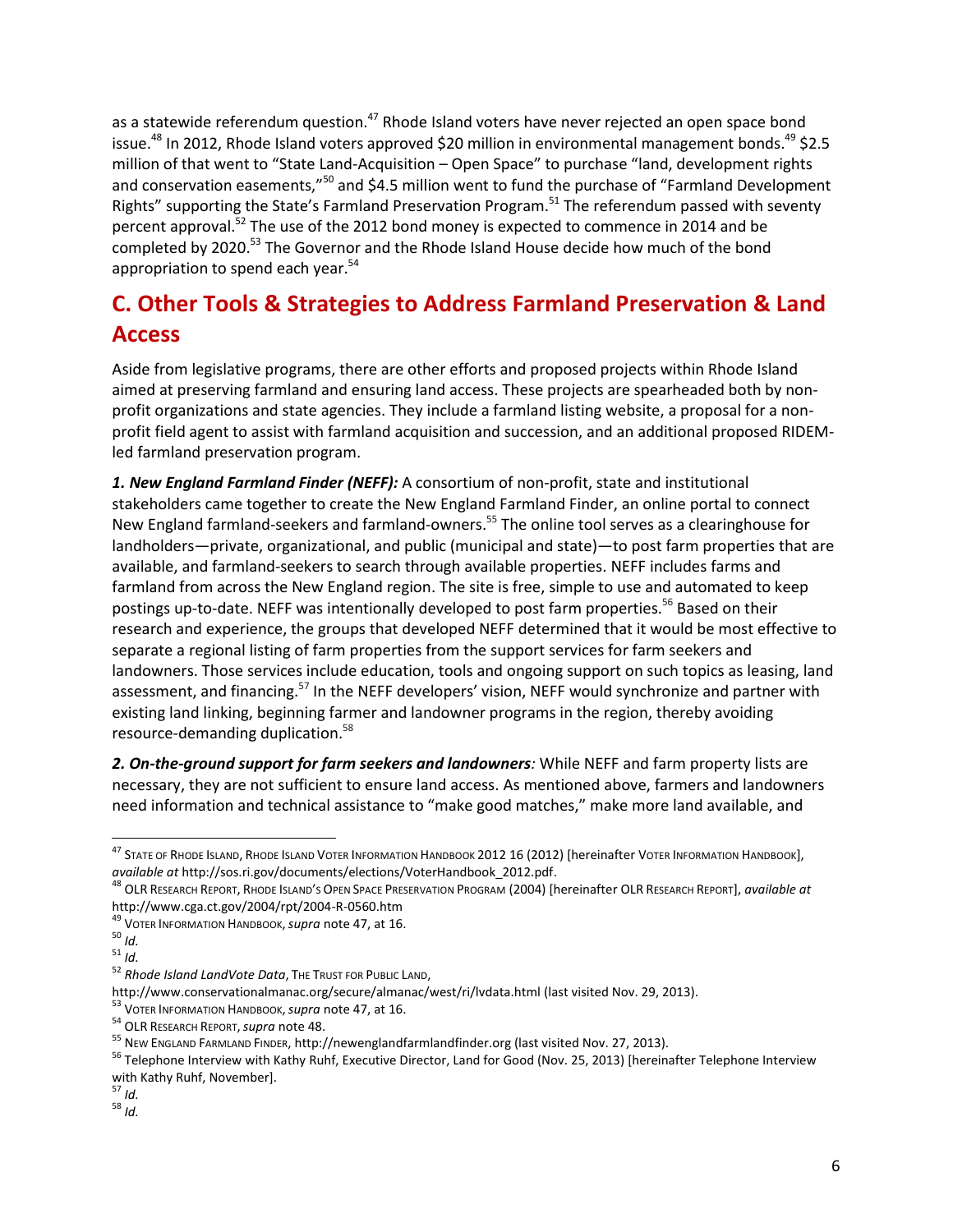address affordability and security. Land For Good is a non-profit organization that helps farmers and communities navigate the complexities of land access, tenure and transfer. Currently, the organization has field agents that serve seekers, transitioning farm families and landowners throughout New England, but there is no field agent located in and specifically assigned to Rhode Island.<sup>59</sup> These field agents meet with farmers individually to provide technical assistance to new farmers and help retiring farms plan for retirement and succession. These field agents provide individual consultations, as well as assistance crafting documents and coaching.<sup>60</sup> Land For Good field agents also host public workshops and meetings where farmers can learn about land access and meet with farmers in similar situations.<sup>61</sup>

RIDEM representatives have talked with Land For Good about hiring a field agent in Rhode Island, to enhance Land For Good's capacity in the state and to support RIDEM's goal of addressing farmland access challenges in Rhode Island.<sup>62</sup> This field agent would reach out to people who own land that has agriculture potential, and assist older farmers with transition and estate planning and new farmers with land access and acquisition.<sup>63</sup> Land For Good continues to dialogue with leaders in Rhode Island about funding for a Rhode Island field agent, but none has been secured at the publication of this report.<sup>64</sup>

<span id="page-9-0"></span>*3. Proposed RIDEM "Buy, Protect, Sell" Program***:** According to Michelle Sheehan, State Land Conservation Program Assistant, RIDEM is also in the process of creating a new farmland preservation program modeled after Maine Farmland Trust's "Buy/Protect/Sell" program.<sup>65</sup> In this program, RIDEM would purchase farms, restrict development rights, and then sell the land affordably to farmers at the farm's agricultural value as opposed to its development value. The program will bring in some revenue, as farmers will buy the land from the state; however because the state will purchase land at the market rate and sell it to farmers at an affordable rate, the program will need outside funding.<sup>66</sup> RIDEM is planning to use open space bonds (as described above) to fund this program.  $67$ 

<span id="page-9-1"></span>*4. Rhode Island Land Trust Council (RILTC) Survey and Outreach to Land Trusts***:** In 2010, RILTC embarked on a survey to determine how many land trusts protected agricultural land and to investigate the barriers keeping land trusts from placing more land in agricultural production.<sup>68</sup> After extensive mail and phone surveys, RILTC determined that twenty-five land trusts were protecting farmland and keeping it in agricultural use, and more than half of these leased their land for specialty crops. Moreover, with very few exceptions, farmland owned by land trusts was currently in production.<sup>69</sup> RILTC determined that a general land-linking program was not necessary—most land trusts had already been approached by farmers looking for land—but a linking program for farmers who want to raise nut trees and specialty crops may be helpful.<sup>70</sup> RILTC also developed a handbook for land trusts, municipalities and institutions that described how to lease land they owned to farmers and included a checklist and model lease documents.<sup>71</sup> RILTC also performed outreach to land trusts leaders and conducted three workshops in

 $\overline{\phantom{a}}$ <sup>59</sup> *Id.*

<sup>60</sup> *Individual Consulting*, LAND FOR GOOD, http://landforgood.org/how/consulting (last visited Jan. 21, 2014).

<sup>61</sup> *Are you looking for farmland in northern NH?*, LAND FOR GOOD, http://landforgood.org/looking-farmland-northern-nh.

<sup>62</sup> Telephone Interview with Kathy Ruhf, November, *supra* not[e 56.](#page-8-2)

<sup>&</sup>lt;sup>63</sup> Telephone Interview with Michelle Sheehan, Assistant to State Land Conservation Program, RIDEM (Nov. 19, 2013) [hereinafter Telephone Interview with Michelle Sheehan, November].

<sup>64</sup> Telephone Interview with Kathy Ruhf, November *supra* not[e 56.](#page-8-2)

<sup>65</sup> Telephone Interview with Michelle Sheehan, November, *supra* not[e 63](#page-9-0)

<sup>66</sup> *Id.*

 $67$  *Id.* 

<sup>&</sup>lt;sup>68</sup> Rhode Island Land Trust Council (RILTC), Rhode Island Farm Viability – Specialty Crop Gran 12-25-B-0947 Final Report – May 2012 2 [hereinafter FARM VIABILITY] (on file with the authors).

<sup>69</sup> *Id.* at 5.

<sup>70</sup> *Id.* at 6.

<sup>71</sup> *Id.* at 4, 9.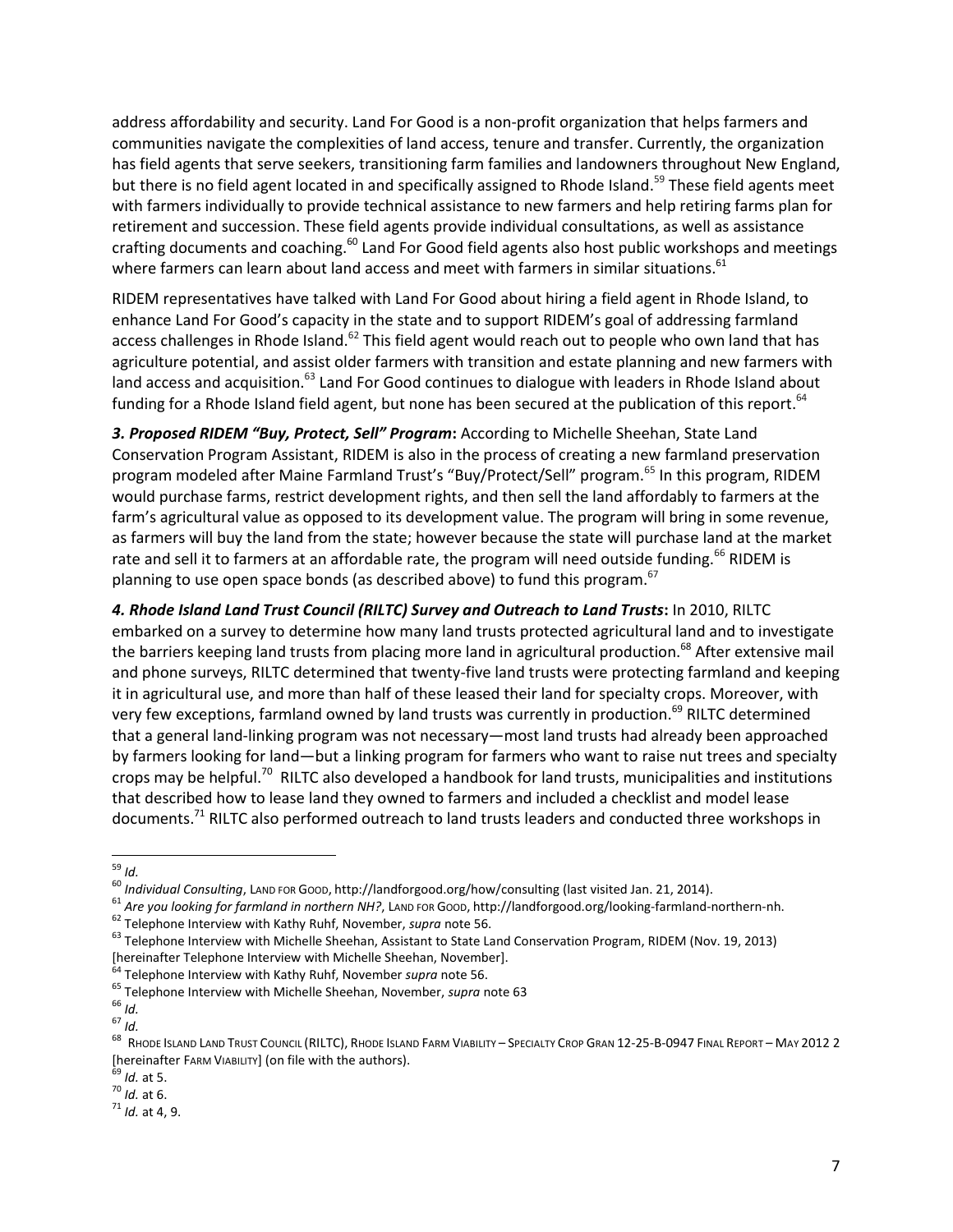2010 and 2011 aimed at providing land trusts with information on how to lease to farmers.<sup>72</sup> As a result of this outreach, two land trusts are working with the RILTC to move their farmland towards more productive, specialty crop production.<sup>73</sup>

### **D. Major Players**

There are a variety of stakeholders actively working on farmland preservation and other land conservation efforts in Rhode Island. These groups range from state legislators and state agencies to local non-profit organizations and advocacy groups. As we consider how to develop a new land-linking program, it is important to understand the groups currently engaged in the issue. To succeed, any new land-linking program must actively cooperate and coordinate with existing stakeholders. Below is a list of major players in the Rhode Island agriculture community that we have identified; however there are likely many more organizations and individuals actively working in the area that we have missed.

#### *Government Actors:*

- **Rhode Island General Assembly** The state legislature must pass and fund all legislation to promote farmland preservation. The Assembly meets about three times per week from January to June each year.<sup>74</sup> The Assembly typically passes the state budget at the end of the term before the Fiscal Year begins in July.<sup>75</sup>
- **Agricultural Lands Preservation Commission (ALPC)**  The ALPC is a quasi-legislative body created in 1981 pursuant to Rhode Island General Laws 42-82 (Farmland Preservation Act).<sup>76</sup> The ALPC is responsible for administering the Farmland Preservation Act, the current major farmland preservation strategy in Rhode Island (explained above on page 4).<sup>77</sup> The Commission protects farmland by acquiring the development rights to farmland in Rhode Island.<sup>78</sup> It meets monthly to review applications for preservation support.
- **Rhode Island Department of Environmental Management** (**RIDEM)** RIDEM oversees agriculture and farming in the state. Within RIDEM, the Division of Agriculture focuses on farmland preservation, collaborating with ALPC. Kenneth Ayers (Chief of the Division of Agriculture), Michelle Sheehan (State Land Conservation Program Assistant), and Elizabeth Peterman (Senior Environmental Planner) all work on farmland preservation.

#### *Non-Governmental Groups:*

 **Conservation Districts** – Conservation districts are state mandated, quasi-public entities working in the areas of forestry and agriculture to reduce erosion and non-point source pollution and protect natural resources. The Districts are not state funded; instead they receive their funding from a variety of sources including Providence Water and the U.S. Department of Agriculture's

 $\overline{\phantom{a}}$ <sup>72</sup> *Id.* at 10.

<sup>73</sup> *Id.*

<sup>74</sup> *Kenneth Block, chairman of Rhode Island's Moderate Party, says 11 state legislatures meet for three months and 5 meet biennially*, POLITIFACT RHODE ISLAND (Dec. 16, 2012), *available at*

http://www.politifact.com/rhode-island/statements/2013/jan/08/kenneth-block/kenneth-block-chairman-rhode-islandsmoderate-part/.

<sup>75</sup> *Budget Primer*, STATE OF RHODE ISLAND BUDGET OFFICE, http://www.budget.ri.gov/primer/ (last visited Nov. 29, 2013).

<sup>76</sup> *Farmland Preservation Program*, RHODE ISLAND DEPARTMENT OF ENVIRONMENTAL MANAGEMENT,

http://www.dem.ri.gov/programs/bnatres/agricult/ecology.htm (last visited Nov. 29, 2013).

<sup>77</sup> *Farmland Ecology*, RI DEP'T OF ENVIRON. MGMT. DIV. OF AGRIC. (Aug. 17, 2012),

http://www.dem.ri.gov/programs/bnatres/agricult/ecology.htm.

<sup>78</sup> *Id.*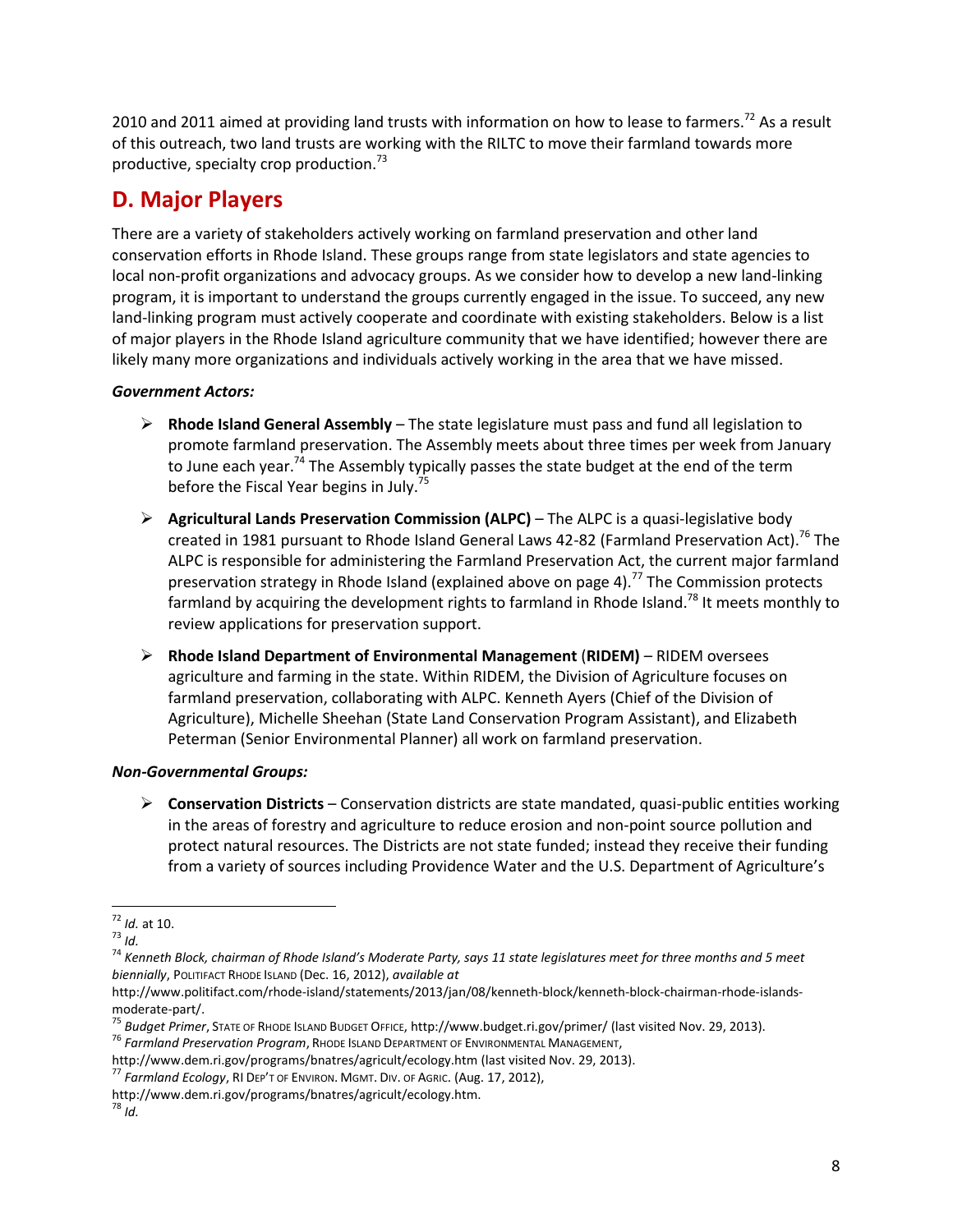Natural Resources Conservation Service.<sup>79</sup> There are three conservation districts in Rhode Island: Northern (covering Providence County), Southern (covering Kent and Washington countries) and Eastern (covering the state's islands and the East Bay).<sup>80</sup> Conservation Districts are not regulatory agencies, but rather provide assistance and work in partnership with farmlandowners, farmers, municipalities, non-profits and state and federal agencies.<sup>81</sup>

- **Land For Good** Land For Good is a non-profit organization providing guidance and support since 2004 to help "farmers, landowners and communities navigate the complex challenges of land access, tenure, and transfer."<sup>82</sup> The organization is headquartered in New Hampshire, but it works in all six New England states. Land For Good operates on a variety of different scales, from working with individual farmers and landholders to partnering with regional and national organizations.<sup>83</sup>
- **Local Land Trusts** Land trusts are nonprofit organizations that protect land and preserve open spaces, natural areas and farmlands, oftentimes in order to maintain the character of their communities or states. Land trusts permanently steward and defend the conservation easements and land that they hold. For example, the Southside Community Land Trust (SSCLT) actively reclaims land in the Greater Providence area and re-purposes the land for urban farms and gardens.<sup>84</sup> As of 2011, SSCLT has preserved and transformed fifty-five acres of land and created thirty-five community gardens.<sup>85</sup> Currently, there are over forty-five land trusts in the state of Rhode Island.<sup>86</sup> Most of these land trusts are private, non-profit 501(c)(3) organizations; however eighteen are affiliated with municipal governments.<sup>87</sup> Only seven of the forty-five have paid staff; the others are volunteer-run.<sup>88</sup> Five land trusts have also started farmer's markets to support agriculture in their community.<sup>89</sup>
- **New England Farmers Union (NEFU)** New England Farmers Union is a membership organization committed to enhancing the quality of life of farmers, fisherman, nurserymen and their customers.<sup>90</sup> NEFU engages in lobbying and legislative advocacy with member farmers and fishermen driving policy positions.  $91$  NEFU engages with New England elected officials and public agencies, asking them to implement and enforce laws and regulations that can strengthen New England's farms and fisheries. NEFU has 1,500 members.<sup>92</sup>
- **Rhode Island Agricultural Partnership (RhodyAg)**  The Rhode Island Agricultural Partnership is a group of dedicated professionals seeking to foster the economic viability of the state's

<sup>&</sup>lt;sup>79</sup> Telephone Interview with Kate Sayles, Agriculture and Forestry Technician, Northern Rhode Island Conservation District (Jan. 7, 2013).

<sup>80</sup> *Id.*

<sup>81</sup> *Id.*

<sup>82</sup> *About*, LAND FOR GOOD, http://landforgood.org/about/ (last visited Nov. 27, 2013).

<sup>83</sup> *Projects*, LAND FOR GOOD, http://landforgood.org/our-work/projects/ (last visited Nov. 27, 2013).

<sup>84</sup> SOUTHSIDE COMMUNITY LAND TRUST, http://www.southsideclt.org (last visited Dec. 15, 2013).

<sup>&</sup>lt;sup>85</sup> Celebrating Thirty Years, SOUTHSIDE COMMUNITY LAND TRUST, http://www.southsideclt.org/30years (last visited Dec. 15, 2013).

<sup>86</sup> *Rhode Island's Land Trusts*, RHODE ISLAND LAND TRUST COUNCIL, http://www.rilandtrusts.org/landTrusts.htm (last visited Nov. 29, 2013).

<sup>87</sup> *Id.*

<sup>88</sup> RHODE ISLAND LAND TRUST COUNCIL, http://www.rilandtrusts.org/landTrusts.htm (last visited Nov. 29, 2013).

<sup>89</sup> E-mail from Rupert Friday, Dir., Rhode Island Land Trust Council to Molly Cohen, Student, Harvard Food Law and Policy Clinic (Jan. 13, 2014, 9:40 a.m. EST) (on file with authors).

<sup>&</sup>lt;sup>90</sup> About Us, New England Farmers Union, http://www.newenglandfarmersunion.org/about-us/ (last visited Jan. 13, 2014). <sup>91</sup> *Id.*

<sup>92</sup> *Our Members*, NEW ENGLAND FARMERS UNION, http://www.newenglandfarmersunion.org/about-us/our-members/ (last visited Jan. 13, 2014).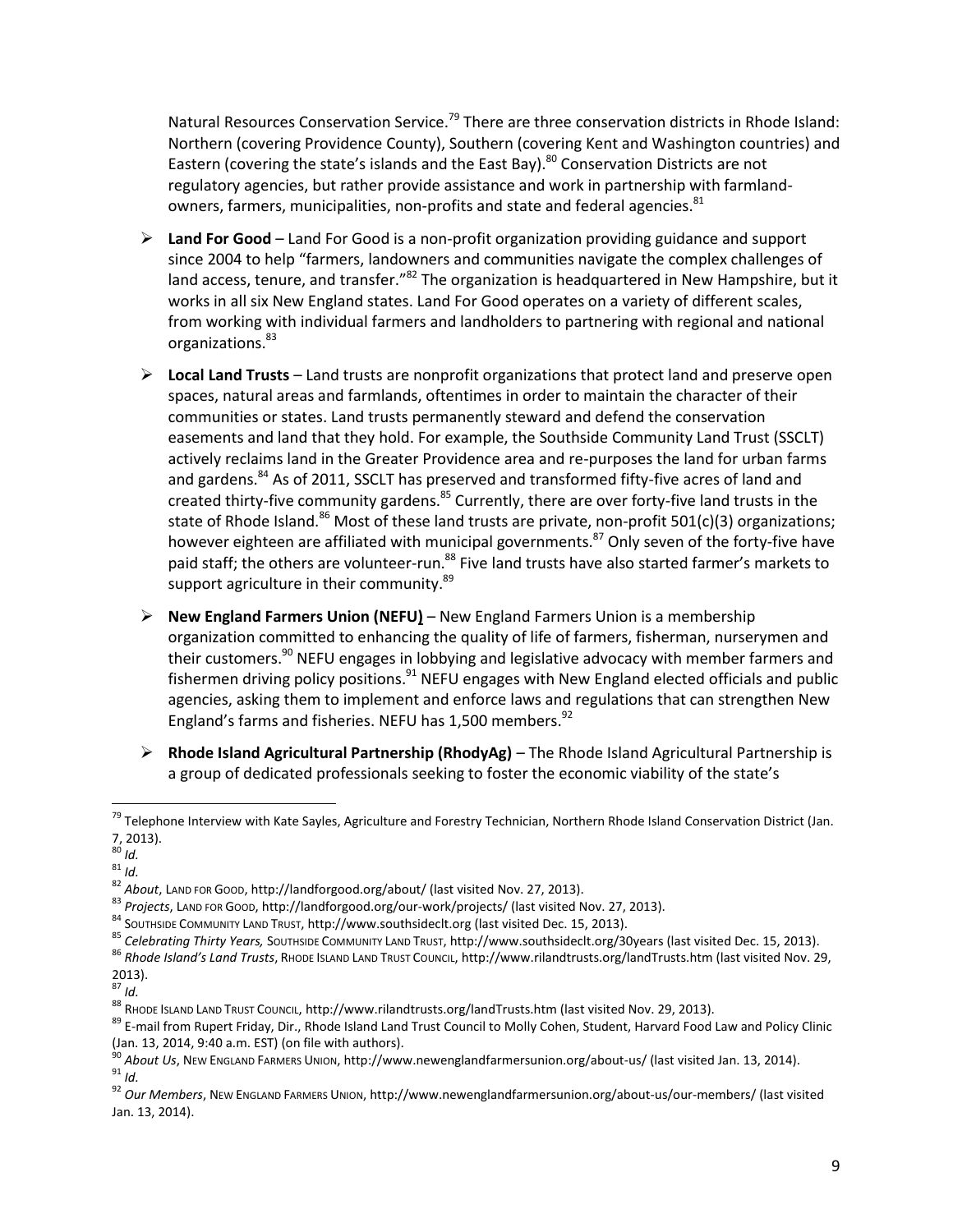agricultural producers in the face of growth, development and economic pressure. $^{93}$  Members of the Steering Committee include farmers, representatives of state agencies and agricultural land trusts, and land-use advocates. In 2011, the group published a Five-Year Strategic Plan for Rhode Island's Agriculture.<sup>94</sup>

- **Rhode Island Farm Bureau (RIFB)**  RIFB is an independent, non-governmental, voluntary organization of farmers and ranchers.<sup>95</sup> The organization works on statewide projects to promote agriculture and to analyze problems facing its members and formulate solutions designed to improve the well-being of the state's farmland and farmers.<sup>96</sup> Concerned about the high-price of farmland and the extensive development pressures, RIFB actively works to keep farmland affordable and in production by drafting reports, creating legislative suggestions, and lobbying the state legislature. $97$
- **Rhode Island Food Policy Council (RIFPC)**  RIFPC is a volunteer group of citizens that creates partnerships, develops policies, and advocates for improvements to Rhode Island's food system to increase and expand its capacity, viability and sustainability. Because one of the Council's four goals involves increasing production of local food, the Council is deeply invested in ensuring that Rhode Island supports farmers and local agriculture.
- **Rhode Island Land Bank**  The Rhode Island Land Bank currently acquires and holds undeveloped properties for up to twelve months that will be developed as affordable housing.<sup>98</sup> While the Land Bank currently has a narrow development-based focus, in other states Land Banks are used to hold and protect farmland to promote agriculture.<sup>99</sup> If the legislature expanded the scope of the Land Bank's work, there is potential that the Land Bank could become a player in increasing access to farmland.
- **Rhode Island Land Trust Council (RILTC)** The Rhode Island Land Trust Council "fosters a sustainable land conservation movement in the State of Rhode Island by supporting the missions and operations of land trusts and providing a forum for their effective cooperation." The RILTC is a coalition of the state's land trusts. RILTC increases local land trusts' capacity, and also works on a statewide level to promote legislation and state policies aimed at supporting land trusts and land conservation including building public and legislative support for the state's Open Space Bond referenda. In addition, RILTC has held forums and workshops and produced reports, handbooks and videos to educate land trust and municipal leaders about the importance of protecting farmland including information on "how to" protect farmland and to lease farmland they own. RILTC has also collaborated with several land trusts to increase agricultural use of properties they own.<sup>100</sup>

<sup>96</sup> *Id.*

http://mvgazette.com/news/2013/09/23/land-bank-permanently-protects-nearly-40-acres-flat-point-

farm?k=vg52f0738bbd4bd (last visited Feb. 12, 2014).

<sup>100</sup> FARM VIABILITY,*supra* not[e 68,](#page-9-1) at 2.

 $\overline{\phantom{a}}$ <sup>93</sup> *Id.* at 1.

<sup>94</sup> *Id.*

<sup>95</sup> RHODE ISLAND FARM BUREAU, http://rifb.org (last visited Nov. 27, 2013).

<sup>97</sup> *See* FIVE-YEAR STRATEGIC PLAN,*supra* not[e 9,](#page-4-2) at 3.

<sup>98</sup> *Rhode Island Housing Land Bank Program*, http://www.rhodeislandhousing.org/filelibrary/Land%20Bank%20Guides.pdf (last visited Feb. 3, 2014).

<sup>99</sup> For example, the Martha's Vineyard Land Bank in Massachusetts purchases farmland for permanent preservation. *See eg. Land Bank Permanently Protects Nearly 40 Acres at Flat Point Farm*, VINEYARD GAZETTE, *available at*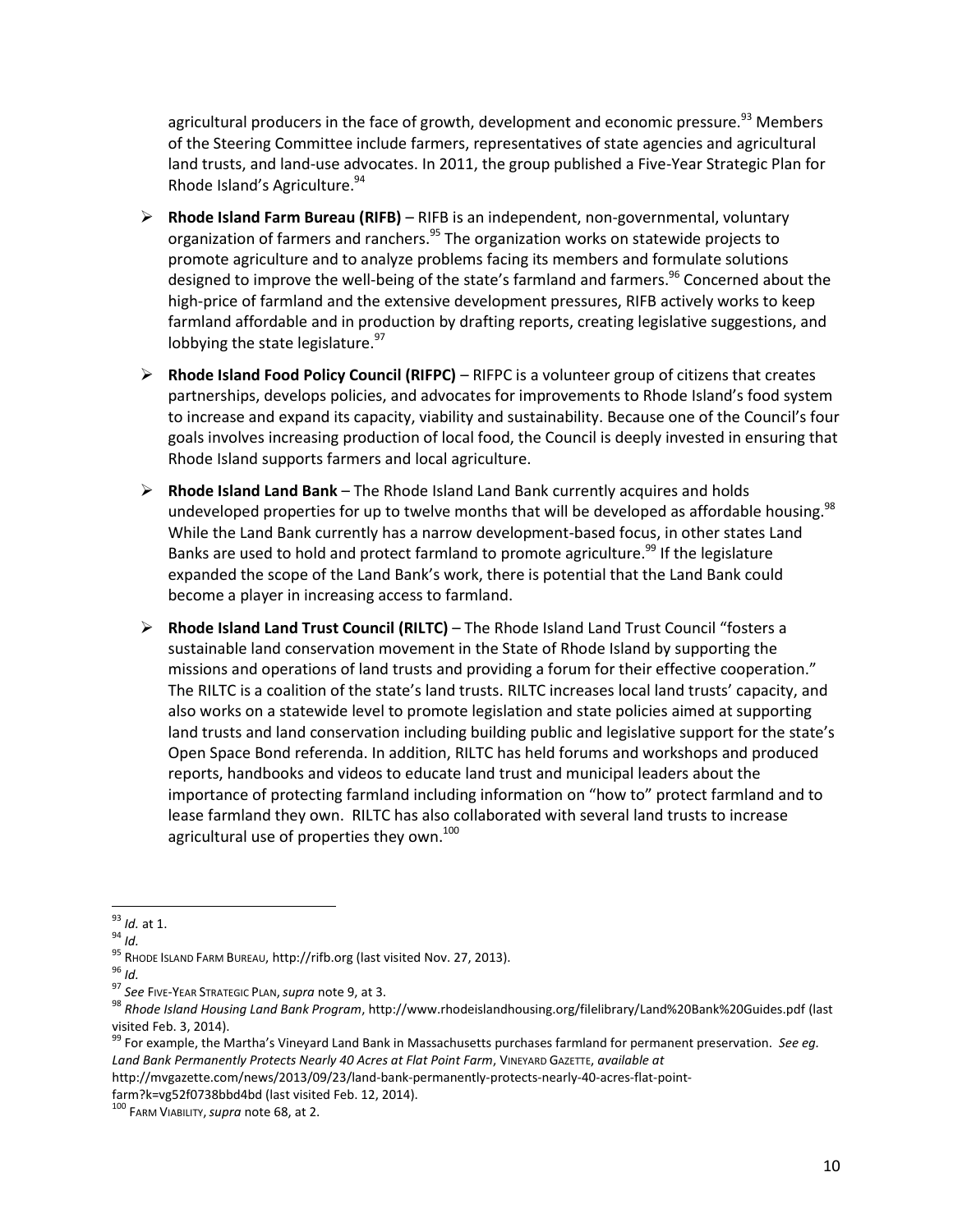**Young Farmer Network (YFN)** –The Younger Farmer Network runs Young Farmer Nights, a series of free, regular social and educational events meant to foster a farming community in Southeastern New England.<sup>101</sup> These events occur every few weeks, rotating among farms, and are open to farmers and interested allies of all ages and experience levels.<sup>102</sup> Each night includes a farm tour, a potluck dinner and a fun activity. $^{103}$ 

Because there are so many parties involved in Rhode Island farmland preservation, any legislative solution proposed by RIFPC must take note of the existing actors, and work to coordinate between these efforts.

While Rhode Island has a variety of farmland preservation strategies in place, the state has no centralized method of linking new farmers with current farmland-owners and underutilized public land. A number of states and private organizations (including Land for Good) have recognized that land-linking is an effective way both to increase farmland preservation and to promote land access, and in particular land access for new and expanding farmers. To get a better picture of the current landscape of landlinking programs across the country, Section III and IV will analyze other states' and municipalities' efforts to create and implement both private and public land-linking programs.

## **III. PRIVATE LAND-LINKING PROGRAMS**

<span id="page-13-0"></span>Private land-linking programs connect private landholders with farmland-seekers. Most private landlinking programs provide two main services: they post listings of real estate opportunities for sale and lease, providing information to farmland-seekers about land, and they provide educational materials. The most comprehensive programs provide additional services, such as succession planning and individual consultations. Some "private" land-linking programs are also open to public entities seeking to keep their land in agricultural production or sell unused land for agricultural production; indeed combining private and public land-linking efforts creates an integrated program that can increase land access for new and expanding farmers.

This section will describe how private land-linking programs are structured and operate; explain their core purposes of aggregating real estate opportunities and providing educational materials, as well as additional services they provide; and conclude by detailing the benefits and challenges of these programs.

### **A. The Structure of Private Land-Linking Programs**

Private land-linking programs vary in relation to how they link farms and private farmland-owners as well as in their level of involvement with the matchmaking process.<sup>104</sup> Private land-linking programs always include some website component, which includes the farmland listing and typically background information. The websites generally have two main sections: the first section includes postings of available farmland for farmland-seekers, and the second provides more general resources on topics such as how to find land, create leases or tenure agreements, and begin operating a farm business. The websites also vary in whether they are open to the public or limit access. For example, Maine FarmLink

<sup>101</sup> *Young Farmer Nights*, YOUNG FARMER NETWORK, http://youngfarmernetwork.org/young-farmer-nights/ (last visited Jan. 13, 2014).

 $rac{102}{102}$  *Id.* 

 $103 \frac{101}{10}$ 

<sup>104</sup> *New Farmer Landlink Programs,* PARTNERSHIP FOR AMERICA'S NEW FARMERS, http://americasnewfarmers.org/access-to-land/newfarmer-landlink-programs/ (last visited Dec. 14, 2013).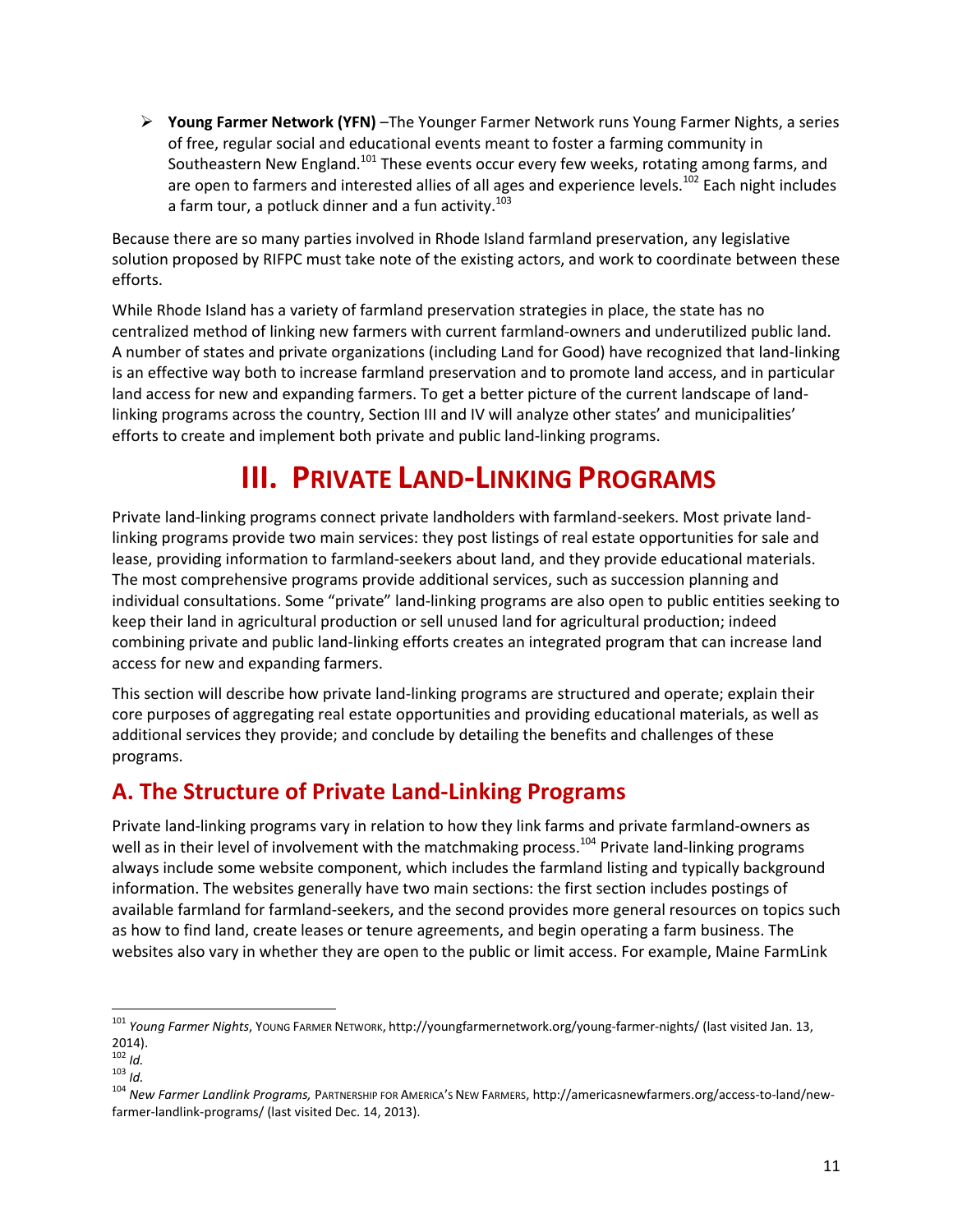requires that farmers have three years of agriculture experience to access their listings.<sup>105</sup> Most of the time access to the listings is free, but some programs require that users pay a fee, like Pennsylvania FarmLink, which requires a \$75 fee for access to the database either to list or to view.<sup>106</sup>

For the most part, private land-linking programs are run by non-profit organizations. The Midwest Organic and Sustainable Education Service, a non-profit in Wisconsin, provides a land-linking service on its website, in addition to trainings and conferences aimed at promoting organic and sustainable farming practices.<sup>107</sup> Maine Farmland Trust operates Maine FarmLink, a website that includes databases of farmland-owners and farmland-seekers, as well as resources to assist with land transfer.<sup>108</sup>

By contrast, other private land-linking programs are operated by state agencies. In the northeast, Connecticut and New Jersey both have private land-linking programs run by their Departments of Agriculture. In Connecticut, the program was created via legislation.<sup>109</sup> The statute gives authority to the Connecticut Department of Agriculture to establish a "database of farmers and agricultural land owners who intend to sell their farm operations or agricultural land" and briefly describes the linking mechanism.<sup>110</sup> The legislation also requires that the department post educational materials on the program's website.<sup>111</sup> The limited legislative direction suggests that the Connecticut Department of Agriculture has broad discretion in creating and implementing the land-link program. The Connecticut program connects farmland-seekers with farmland-owners with agricultural land for rent and sale and also disseminates information on leasing and farm transfer.<sup>112</sup> The New Jersey Farm Link program, while not legislatively-created, operates similarly to Connecticut's program.

### **B. Services Provided by Private Land-Linking Programs**

<span id="page-14-0"></span>A number of functions fall under the general heading of "land-linking," and it can be helpful to distinguish the various types and functions of land-linking programs. Land-linking programs can provide three different types of land access services: listing, linking, and matching. They can also provide other, additional "wraparound" services for seekers and landowners.<sup>113</sup> Listing is simply the presentation of available farm properties, without any other functions, and New England Farmland Finder is an example of a listing platform. Linking involves some sort of application, screening and exchange of names, and lastly, matching is more hands-on, typically involving a staff person introducing two parties, and helping them with a transaction. Other services include educating seekers and landowners, referral to appropriate advisors, planning, document preparation, and negotiation assistance, for example.<sup>114</sup> As shown in the following descriptions, "land-linking" programs vary greatly in their approach and services.

#### *1. Listing of Real Estate Opportunities*

As described above, private land-linking programs always include farmland listings on their websites, to provide information to farmland-seekers. Some sites are little more than online posting databases, serving just the "listing" function; however other programs have more extensive applications and intake

<sup>106</sup> *Help for New Farmers*, PA FARMLINK, [http://www.pafarmlink.org/help\\_new\\_farmers.html](http://www.pafarmlink.org/help_new_farmers.html) (last visited Dec. 13, 2013).

 $\overline{\phantom{a}}$ <sup>105</sup> *Prospective Farmers*, MAINE FARMLINK, <http://www.mainefarmlink.org/prospective-farmers> (last visited Dec. 13, 2013).

<sup>107</sup> *Land Link-Up*, MIDWEST ORGANIC AND SUSTAINABLE EDUCATION SERVICES, http://mosesorganic.org/farming/land-link-up/ (last visited Dec. 14, 2013).

<sup>108</sup> MAINE FARMLINK, http://www.mainefarmlink.org (last visited Dec. 14, 2013).

<sup>109</sup> CONN. GEN. STAT. ANN. § 22-26l (West 2013).

<sup>110</sup> *Id.*

<sup>111</sup> CONN. GEN. STAT. ANN. § 22-26l (West 2013).

<sup>112</sup> CONNECTICUT FARM LINK, http://www.farmlink.uconn.edu (last visited Jan. 7, 2014).

<sup>&</sup>lt;sup>113</sup> Telephone Interview with Kathy Ruhf, Co-Director, Land for Good (Jan. 21, 2014) [hereinafter Telephone Interview with Kathy Ruhf, January].

<sup>114</sup> *Id.*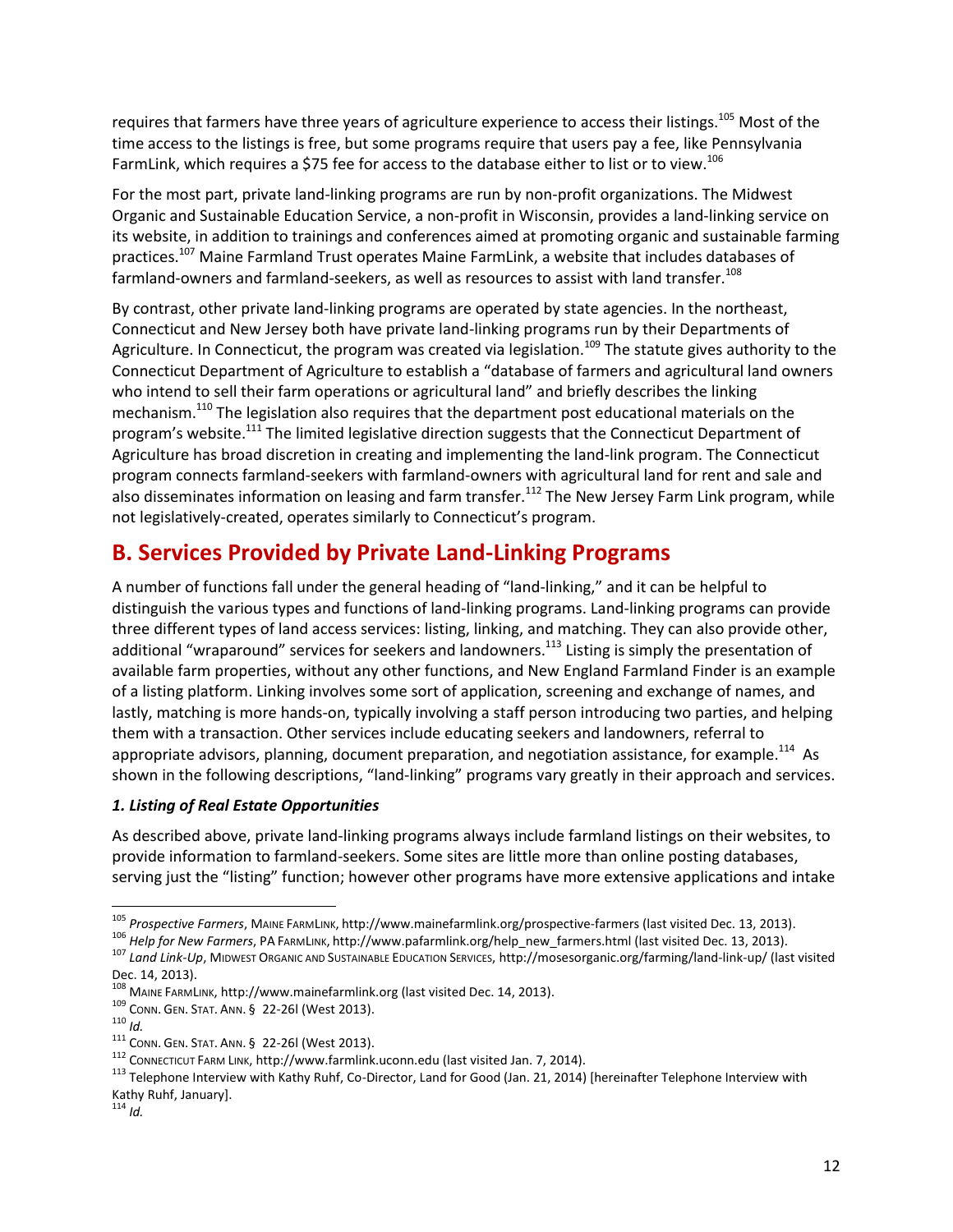procedures, providing more "linking" assistance. Aside from the rigorousness of the intake procedure, the listing and searching mechanisms are for the most part very similar from state to state. New Jersey offers a good model to illustrate these services. 115

<span id="page-15-0"></span>In New Jersey, the applicant must first complete and return a farmland-owner or farmland-seeker form, which requests general personal information as well as a description of the site to be listed (for farmland-owners)<sup>116</sup> or a description of relevant farming experience and plan for the farm (for farmlandseekers).<sup>117</sup> The farming opportunity is then added to the website, where it is viewable and searchable by participants and members of the public. If someone views the listing and wants more information (for example, contact information or background details), she can request a copy of that farmlandowner's form by contacting the Farm Link program. For each request made, the program exchanges the farmland-owner's and farmland-seeker's forms, allowing each party to decide whether he or she wants to contact the other to determine whether a match is possible.<sup>118</sup> Once the parties make contact, the land-linking program has no further role.

Other matching processes may have slight variations. For example, Maine FarmLink requires that farmland-seekers interested in a posting for farmland discuss it with FarmLink staff before making contact with the farmland-owner. The FarmLink staff serve as intermediaries (as opposed to the New Jersey program where information is exchanged automatically), and the program will put the two parties in touch only if the farmland-owner is interested in the profile of the farmland-seeker.<sup>119</sup>

#### *2. Additional Wraparound Offerings*

Because private land-linking programs are run by a wide variety of entities, their scopes, budgets and services differ substantially. Many programs, including Connecticut and New Jersey's programs, focus on the basic mission of providing farmland listings and education materials.<sup>120</sup> Some farm-linking programs provide more than simply linking or matching assistance, because far more is required to get new and expanding farmers on the land and farming productively. Other private land-linking programs with more resources have created broader, more comprehensive programs, and provide extensive assistance, including farm succession planning, training on farming and business practices and consulting. Land for Good (as described in the previous section) and California FarmLink are good examples of programs that provide additional, more comprehensive services, including assisting with farm transfer, providing loans, and offering trainings.

*a. Farm Transfer & Succession:* California FarmLink, a non-profit organization, helps farmers face succession challenges by helping families clarify their goals and facilitating family discussion about the future of the farm business.<sup>121</sup> Similarly, Land For Good advises and coaches clients through the farm transfer planning process via facilitation and technical assistance.<sup>122</sup>

http://www.nj.gov/agriculture/sadc/farmlink/howitworks.html (last visited Dec. 14, 2013).

<sup>115</sup> *How the Linking Process Works*, NEW JERSEY STATE AGRICULTURE DEVELOPMENT COMMITTEE,

<sup>116</sup> NEW JERSEY FARM LINK PROGRAM, FARM OWNER QUESTIONNAIRE*, available at*

http://www.nj.gov/agriculture/sadc/farmlink/farmownerform.pdf.

<sup>117</sup> NEW JERSEY FARM LINK PROGRAM, FARM SEEKER QUESTIONNAIRE*, available at* 

http://www.nj.gov/agriculture/sadc/farmlink/farmseekerform.pdf.

<sup>118</sup> *Linking Process*, *supra* note [115.](#page-15-0)

<sup>119</sup> *Prospective Farmers*, MAINE FARMLINK, http://www.mainefarmlink.org/prospective-farmers (last visited Dec. 14, 2013).

<sup>&</sup>lt;sup>120</sup> These two state-run organizations are two of the sparsest in the northeast region. Perhaps, it is because they are running on public money, and therefore there are highly resource-constrained and unable to offer additional services. *Farm Link*, NEW JERSEY STATE AGRICULTURE DEVELOPMENT COMMITTEE, http://www.nj.gov/agriculture/sadc/farmlink/ (last visited Dec. 14, 2013); CONNECTICUT FARMLINK, http://www.farmlink.uconn.edu/ (last visited Dec. 14, 2013).

<sup>121</sup> *Succession Planning*, CALIFORNIA FARMLINK, http://www.californiafarmlink.org/succession-planning (last visited Jan. 21, 2014).

<sup>122</sup> *Farm Legacy*, LAND FOR GOOD, http://landforgood.org/programs/farm-legacy/ (last visited Jan. 21, 2014).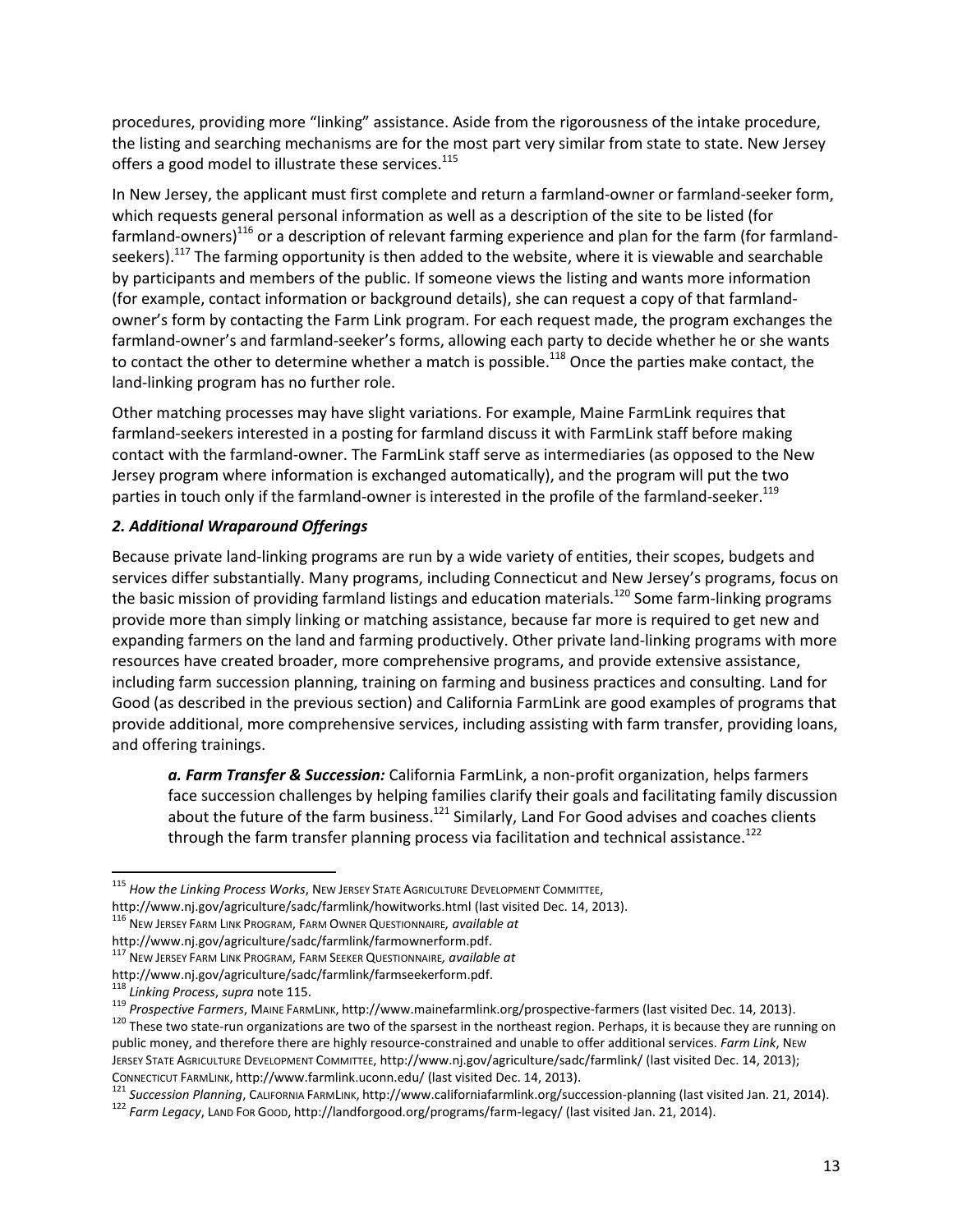*b. Providing Loans***:** California FarmLink also provides flexibly-structured financing to lowincome, immigrant, and beginning farmers through the Farm Opportunities Loan Program.<sup>123</sup> This program is specifically dedicated to farmers who cannot secure capital through conventional bank loans because they lack experience or language skills, have poor credit, or are pursuing non-traditional business models.<sup>124</sup> By having more flexible credit criteria, California FarmLink can often lend to these underserved farmers. If farmers are ineligible for this loan program, California FarmLink connects them to other financing sources including public loans or alternative financing solutions.<sup>125</sup> Such a lending program is expensive, but it can be exceptionally helpful for beginning and underserved farmers.

*c. Workshops, Educational Materials and Consulting*: Aside from connecting farmland-seekers and farmland-owners, land-linking programs' websites often also include a wide variety of resources on farming and farm succession. For example, farmland-seekers can find material on strategies to find land, get financing, and start a farm business, as well as links to non-profit organizations and public agencies that can provide them with technical assistance.<sup>126</sup> Farmlandowners can find resources about tenure agreements, how to manage farm transfer, and succession and retirement planning.<sup>127</sup> Some organizations, including Land For Good, also provide workshops, trainings and public meetings where farmers can learn about land access and meet other farmers going through the same process.

## **C. Conclusion: Benefits & Challenges of Private Land-Linking Programs**

Private land-linking programs offer a simple and efficient way to help farmers find farmland. The basic operation of private land-linking programs—establishing websites for farmland listings and gathering resources for farm businesses—makes them relatively simple to implement and operate. The classified listings and resource pages are clear for farmers to understand, and may be easy for organizations to set up and maintain. Offering additional services like providing loans and consulting is more cost-intensive and requires staff and other resources, but these additional services can greatly enhance the effectiveness of a land-linking program (as noted in the Recommendations below).

The internet-based structure enables farmers to access this resource and makes it easier to maintain an up-to-date database. Internet hosting also maintains lower operating costs compared to other forms of service delivery, such as in-person or telephone appointments. Unfortunately, though, not all farmers use the Internet. Rural areas typically have less consistent (or non-existent) Internet coverage, and given their age and profession, older farmers are particularly unlikely to be comfortable using the Internet. Internet-based land-linking programs thus may miss out on this important demographic, whose members are likely to be interested in transferring their land to younger farmers. Therefore, it may be useful to include a less technological outreach component in the program such as a telephone hotline.

Lastly, because they exist solely online, land-linking programs may lack visibility within the farming community. To increase visibility, these programs should implement outreach campaigns, such as: (1) mailing information to farmers in the state, (2) publishing advertisements in farmers' journals, or (3) renting booths at state agricultural fairs.

 $\overline{a}$ <sup>123</sup> *About Us*, CALIFORNIA FARMLINK, http://www.californiafarmlink.org/about-us (last visited Dec. 14, 2013).  $124$  *Id.* 

<sup>125</sup> *Id.*

<sup>126</sup> *See e.g., Getting Started in Connecticut*, CONNECTICUT FARMLINK, http://www.farmlink.uconn.edu/pages/newfarmers.html (last visited Dec. 14, 2013).

<sup>127</sup> *See e.g., Farm Estate Planning*, CONNECTICUT FARMLINK, http://www.farmlink.uconn.edu/pages/estateplanning.html (last visited Dec. 14, 2013).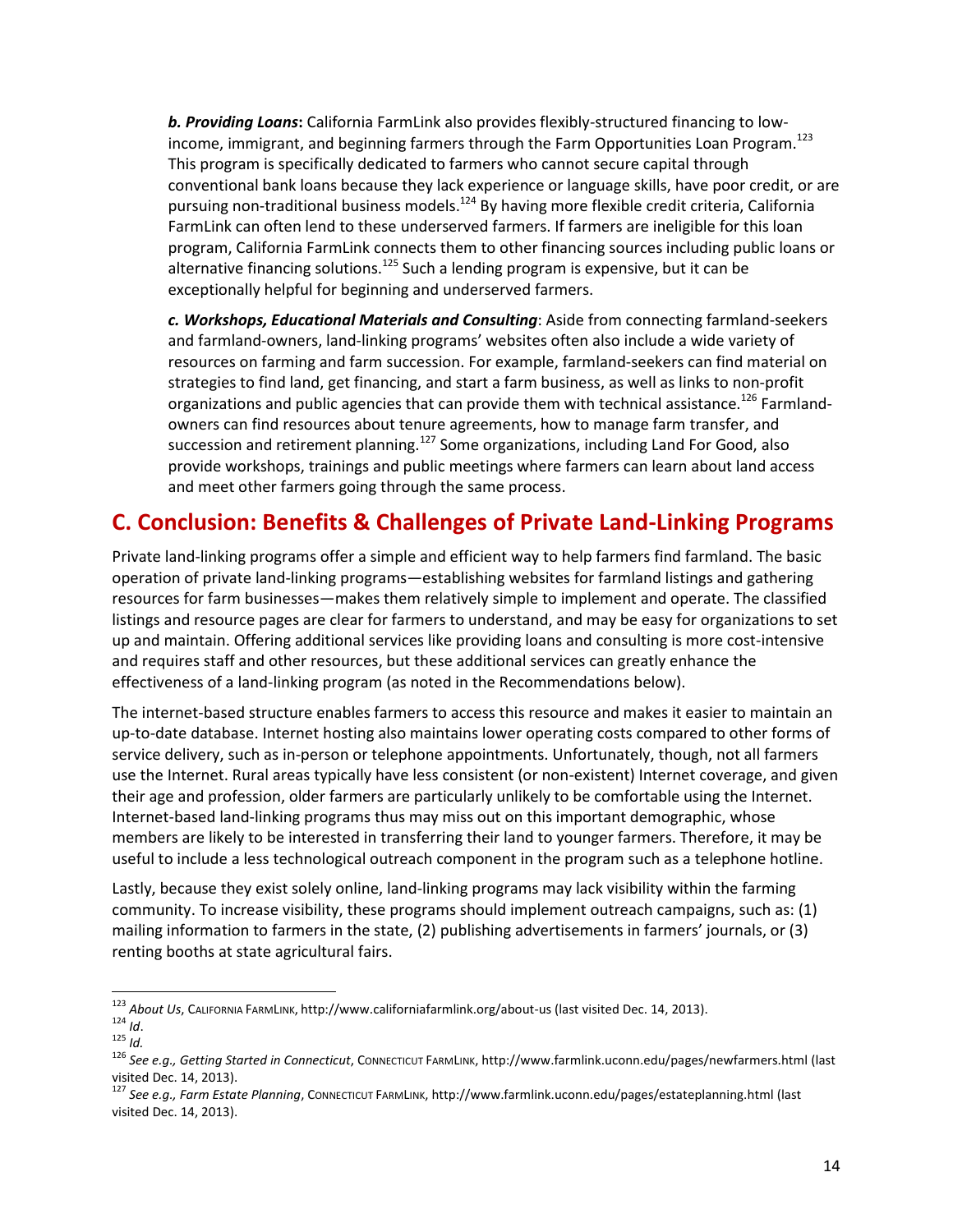A major complaint regarding listing and land-linking programs is the relatively small size of property databases, compared with the large list of seekers. Listing and linking programs cannot singlehandedly alleviate land access problems, nor can they ensure farmland preservation on their own. In order to broaden the properties listed and provide more opportunities for beginning farmers, land-linking organizations have the challenge of reaching out to non-farming landowners who hold property that is appropriate for farming to inform them about the opportunity to lease or sell their land.<sup>128</sup>

## **IV. PUBLIC LAND-LINKING PROGRAMS**

<span id="page-17-0"></span>Public land-linking is a policy initiative whereby government entities—at either the federal, state, or municipal level—provide public land to private parties. Generally, land-linking provides surplus government land for private parties to lease and occasionally purchase, oftentimes with a goal of promoting a certain type of land use (e.g. agriculture) or reducing blight associated with underutilized public land. Such programs can be established via state legislation or municipal ordinance; they can also be created by federal, state and local governments without supporting legislation. Lastly, public landlinking can be promoted and facilitated by private parties. Aside from implementing land-linking programs, state and municipal governments can also help connect private users with public lands via land inventories, and land banks to help connect private users with public land.

<span id="page-17-1"></span>Efforts to link private farmers with public land are not new. Ever since 1862, when the first Homestead Act was passed, federal, state and local governments have enacted numerous policies designed to populate unused government land with new farmers and agricultural uses.<sup>129</sup> These efforts are particularly meaningful because governments, on all levels, own significant land. In the United States, public agencies own almost forty percent of the land area.<sup>130</sup> In Rhode Island, the amount of stateowned public land is smaller but still substantial: 61,000 acres, or ten percent of all land in the state.<sup>131</sup> Additionally, almost all tidal coastland in Rhode Island—384 miles in total—is publicly owned.<sup>132</sup> Traditionally, some of these publicly-owned lands have been leased to private commercial entities, including ranchers, miners, and farmers. This public land has also typically been more difficult for private parties to acquire, because it sits beneath layers of regulation and bureaucracy that must be navigated before any deal can be reached.<sup>133</sup>

### **A. Structure of Public Land-Linking Programs**

#### *1. Programs Created by Legislation*

 $\overline{\phantom{a}}$ 

Legislation can help create and support land-linking programs, either by setting up the structure of the program or by providing funding. Very few states have enacted legislation to support public land-linking

<sup>128</sup> Telephone Interview with Kathy Ruhf, January, *supra* note [113.](#page-14-0)

<sup>129</sup> *Teaching With Documents: The Homestead Act of 1862*, UNITED STATES NATIONAL ARCHIVES,

http://www.archives.gov/education/lessons/homestead-act/index.html (last visited Jan. 24, 2014).

<sup>130</sup> KATE DEAN, WASHINGTON FARMLINK, FARMLAND CHANGING HANDS: A STUDY OF INNOVATIVE LAND TRANSFER STRATEGIES 18 (2011), *available at* http://www.cascadeharvest.org/files/u1/Farmland\_Changing\_Hands\_0.pdf.

<sup>&</sup>lt;sup>131</sup> Tony Hansen, *Public Land: Hunting and Fishing in Rhode Island*, OUTDOOR LIFE, February 16, 2013,

http://www.outdoorlife.com/blogs/open-country/2013/02/public-land-hunting-and-fishing-rhode-island.

<sup>132</sup> *Rhode Island Analysis*, MARINE CONSERVATION AGREEMENTS: A PRACTITIONER'S TOOLKIT

http://www.mcatoolkit.org/Country\_Analyses/United\_States/Rhode\_Island.html (last visited Dec. 15, 2013).

<sup>133</sup> According to one study, these layers of obstruction include: (1) political vetting whereby a proposed lease is examined for its public benefits; (2) heightened accountability requirements, such as studies or reports that expressly detail a parcel's proposed use; (3) slow-moving communication and implementation processes, thanks to the involvement of various public bureaucracies; and (4) disputes and potential conflicts stemming from a disagreement over whether farming is the best use for the land in question. DEAN,*supra* note [130,](#page-17-1) at 18 (2011).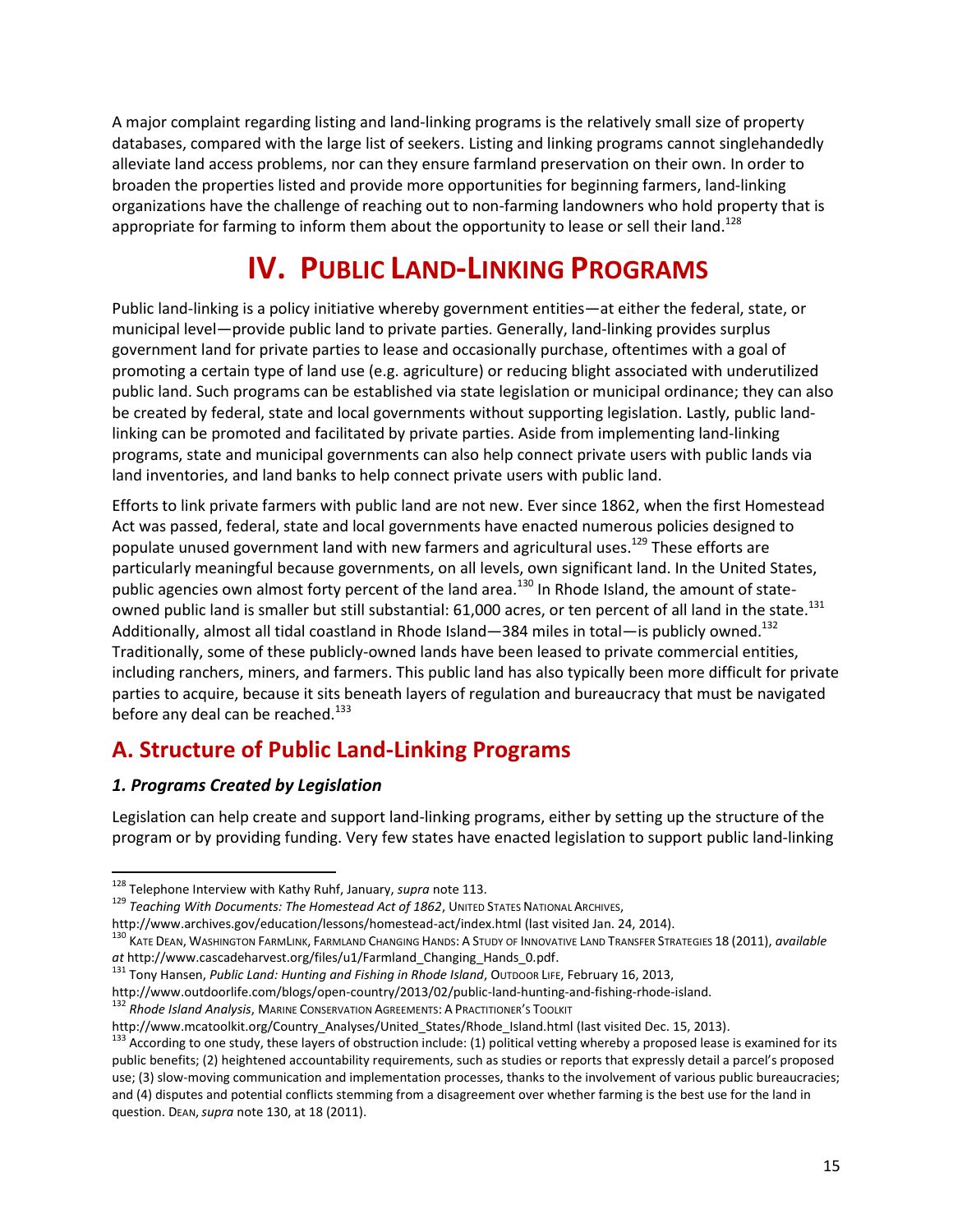programs, and even fewer have legislation that specifically addresses linking public land with farmers. However, a few state legislatures have created programs that serve as instructive models of land-linking programs. As noted in Sectio[n III,](#page-13-0) legislation in Connecticut created the Connecticut FarmLink Program. The enabling legislation requires the Department of Agriculture to "establish a database of farmers and agricultural land owners who intend to sell their farm operations or agricultural land," and the Agency must make "reasonable efforts to facilitate contact between parties with similar interests." <sup>134</sup> While the Connecticut program is aimed at private farmland-owners, public entities may also participate in their program, and this legislative language could serve as a model for public land-linking programs.

<span id="page-18-0"></span>The strongest public land-linking legislative program—and the most recent—is the one implemented in Iowa in 2013, which requires state government to give express priority to new farmers when leasing out public lands. Iowa's statute established a program, managed by the Department of Natural Resources (DNR), which offers beginning farmers the ability to lease agricultural land controlled by the DNR.<sup>135</sup> The Iowa program operates by classifying available land that would be "moderate" or "good" for farming.<sup>136</sup> It then posts available lands online, along with the rental terms and a description of the plot.<sup>137</sup> Most leases are for a three-year term and require ten or twenty percent of payment at signing.<sup>138</sup>

To qualify for the program, a farmer must be an Iowa resident, classified as a beginning farmer with the appropriate skills, and have a net worth less than \$691,000.<sup>139</sup> To qualify as a beginning farmer, a lessee must be an "individual, partnership, family farm corporation, or family farm limited liability company with a low to moderate net worth that engages in or wishes to engage in farming."<sup>140</sup> To qualify as appropriately skilled, a farmer must receive certification through the Iowa Agricultural Development Division (IADD).<sup>141</sup> The IADD operates as part of a larger scheme designed to assist young and fledgling farmers. This scheme includes the Beginning Farmer Loan Program (BFLP) and the Beginning Farmer Tax Credit Program (BFTC), both of which aim to provide financial support for purchasing land, buying machinery, livestock, and other equipment, and securing agricultural employment opportunities.<sup>142</sup>

#### *2. Governmental Programmatic and Policy Approaches*

While a handful of states have created public land-linking programs via legislation, other policymakers have implemented land-linking programs without enabling legislation. Indeed, federal, state and local governments across the country have promoted land-linking via policies and programs without any explicit legislative mandate or underlying statutory infrastructure.

*a. Federal Programs***:** While land use is typically dealt with on a state or local level, the federal government is a major landholder, and federal agencies have created land-linking programs to help connect farmers with underutilized federal land. For example, in Ohio, the National Park Service leases out historical farmland, including houses and related buildings, in Cuyahoga

 $\overline{\phantom{a}}$ 

 $138$  *Id.* 

<sup>134</sup> CONN. GEN. STAT. ANN. § 22-26 $\ell$  (West 2013).

<sup>135</sup> IOWA DEPARTMENT OF NATURAL RESOURCES, LEASE TO BEGINNING FARMERS, *available at*

http://www.iowadnr.gov/Portals/idnr/uploads/realty/bf information.pdf.

<sup>136</sup> *Id.*

<sup>137</sup> *See* IOWA DEPARTMENT OF NATURAL RESOURCES, HABITAT MANAGEMENT LEASES AVAILABLE FOR THE LEASE TO BEGINNING FARMERS PROGRAM, *available at* http://www.iowadnr.gov/Portals/idnr/uploads/realty/bf\_leases.pdf.

<sup>139</sup> *Iowa enacts changes to leasing program for farmers*, THE ASSOCIATED PRESS, October 25, 2013, *available at* http://www.newsdaily.com/article/326b9e6363e94d591fa35a60ce133705/iowa-enacts-changes-to-leasing-program-forfarmers.

<sup>140</sup> LEASE TO BEGINNING FARMERS, *supra* note [135.](#page-18-0)

<sup>141</sup> *Id.*

<sup>142</sup> *See Iowa Beginning Farmer Tax Credits and Loan Programs*, IOWA STATE UNIVERSITY EXTENSION AND OUTREACH,

http://www.extension.iastate.edu/agdm/wholefarm/html/c4-30.html (last visited Jan. 24, 2014).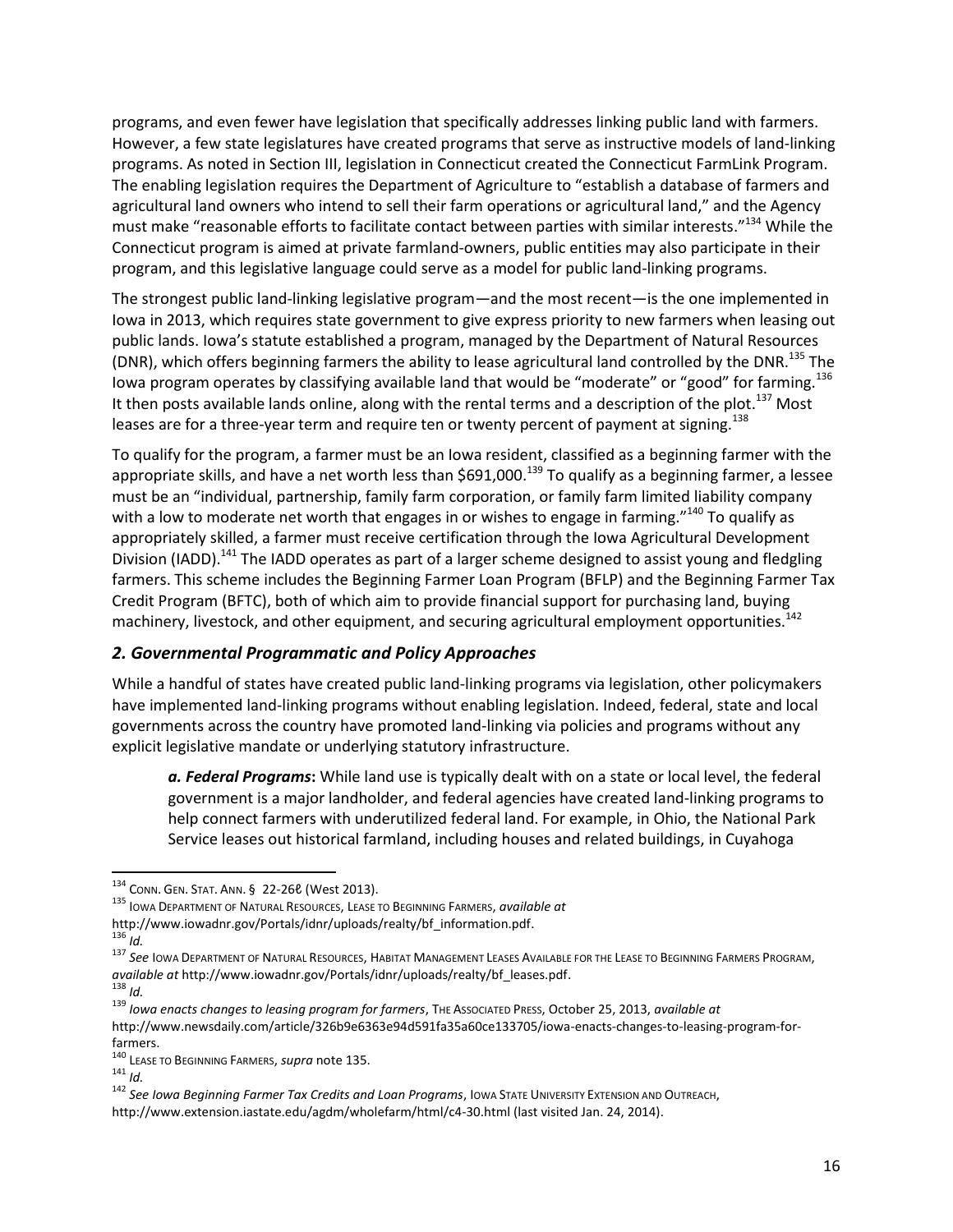National Park to farmers willing to restore the properties and use them for agricultural production.<sup>143</sup> Once the new farmer has been connected with the old and unused farmland, the National Park Service remains actively engaged in the farmer's efforts: the agency provides infrastructural support, assesses farming practices to ensure the farmer is using sustainable practices, and works to help the lessee succeed commercially, such as by hosting farmers markets nearby.<sup>144</sup> The program is also notable for the long duration of its leases: in most cases, they are granted for a period of sixty years. $145$ 

*b. State Programs:* In some states, agencies lease lands to private parties who agree to use the land for purposes compatible with the mission of the agency. Although these purposes are usually limited in scope, requiring a potential farmer to offer or comply with specified practices, agency land-linking also carries some strong advantages: it is often efficiently run, requiring relatively few layers of government bureaucracy and oversight; and its overall purposes are clear, allowing compatible farmers the opportunity to enter into a mutually beneficial land arrangement. Two of the more robust state agency programs can be found in New Jersey and Illinois.

In New Jersey, the Department of Environmental Protection Division of Fish and Wildlife offers approximately 280 lease agreements for use by local governments, non-profit organizations, corporations, and private citizens.<sup>146</sup> The leases are administered by the Department of Environmental Protection's Natural and Historic Resources Group.<sup>147</sup> The Group works to identify appropriate land, update and price land information online, hold public bids, and provide rent oversight.<sup>148</sup> Farmland properties are a core component of the program,<sup>149</sup> and the leases guidelines contain few specifications, ensuring that farmers have the flexibility to innovate and experiment on their land.<sup>150</sup>

In Illinois, the Department of Natural Resources has adopted a policy of leasing out land it owns or manages for agricultural use.<sup>151</sup> Through the accompanying program, officially the Agricultural Land and Wildlife Habitat Management Program, the Department works to identify cropping plans and agricultural practices that are compatible with the agency's overall purpose: protecting wildlife and improving habitat diversity.<sup>152</sup> Once identified, appropriate lands are leased out through a competitive bidding process. The farmer or entity that makes the winning bid can develop the land in accordance with its cropping plan, paying rent in the form of cash, crops, or services.<sup>153</sup>

In Massachusetts, the Massachusetts Department of Agricultural Resources (MDAR) runs the State-Owned Farmland Licensing Program, which makes publicly-owned agricultural land

<sup>143</sup> DEAN,*supra* note [130,](#page-17-1) at 20.

 $144$  *Id.* 

<sup>145</sup> *Id.*

<sup>146</sup> *Office of Leases*, NEW JERSEY DEPARTMENT OF ENVIRONMENTAL PROTECTION,

http://www.state.nj.us/dep/parksandforests/parks/business\_ops/leases.htm (last visited Jan. 24, 2014).

 $147$  *Id.* <sup>148</sup> *Id.*

<sup>149</sup> *Id.*

<sup>150</sup> *See* NEW JERSEY DEPARTMENT OF ENVIRONMENTAL PROTECTION, OPERATING AGREEMENT, *available at*

http://www.state.nj.us/dep/parksandforests/parks/business\_ops/docs/sample\_leases\_agreement.pdf.

<sup>151</sup> ILLINOIS DEPARTMENT OF NATURAL RESOURCES, POLICY AND PROCEDURE MANUAL, *available at* 

http://livewellcolorado.org/uploads/ckfinder/userfiles/files/6\_April%281%29.pdf.

 $152$  *Id.* 

<sup>153</sup> *Id.*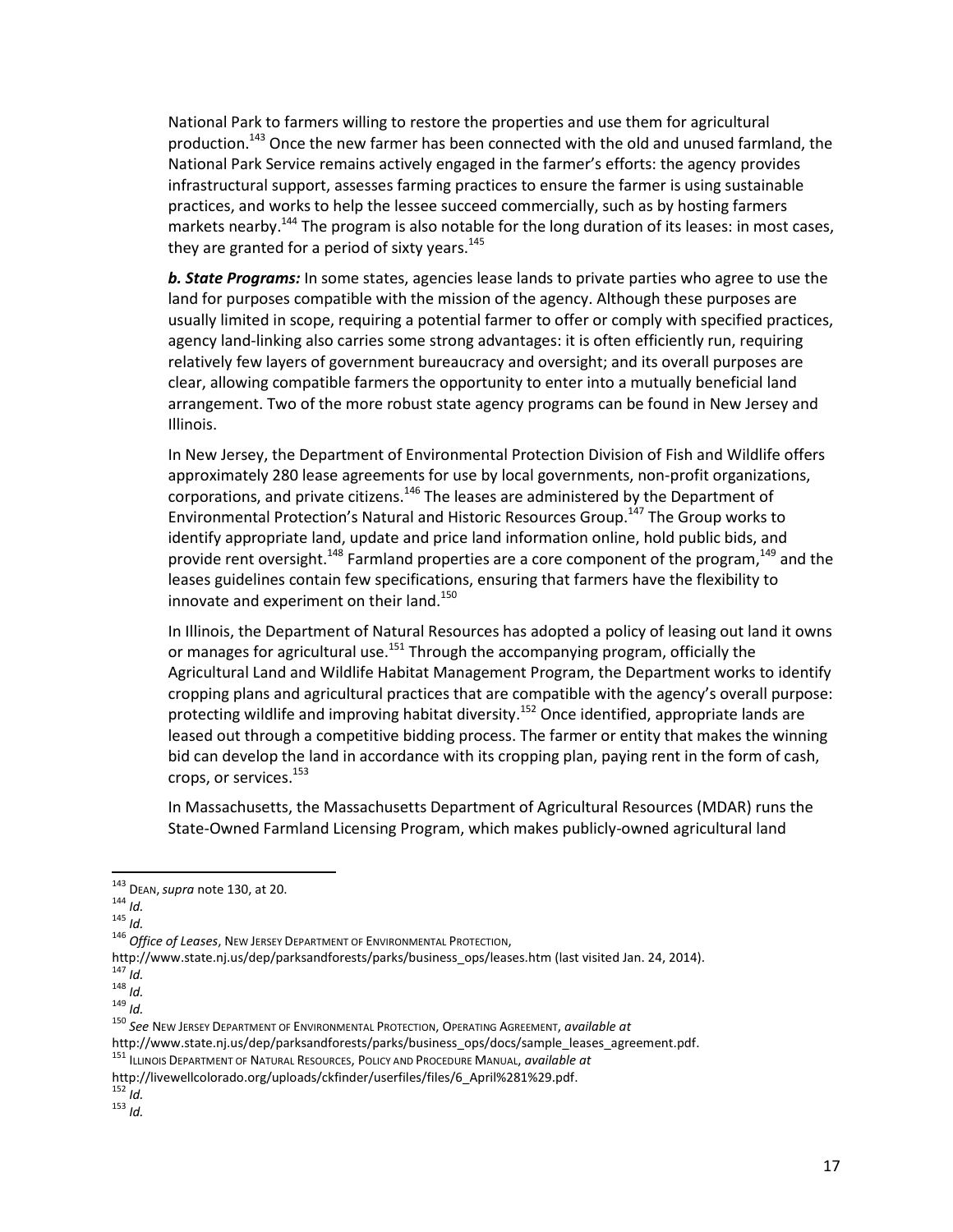available to farmers through agricultural licenses.<sup>154</sup> The Program's eight farmland properties are put out to bid through a Request for Response (RFR) process, and then MDAR negotiates a license agreement with the farmer outlining terms and conditions of use. The rental period is for five years with an option to renew for an additional five years.<sup>155</sup> Farmers are only allowed to build temporary structures, like fences, and the structures must be removed when the agreement ends.<sup>156</sup> Farmers also are not allowed to operate farm stands or retail establishments on the land.<sup>157</sup>

*c. Local Programs:* Municipalities have also implemented public land-linking programs, and several municipalities in Colorado are at the forefront of these efforts. In Aurora, Colorado, the Aurora Parks, Recreation and Open Space Department donated land to DeLaney Community Farm, a community supported agriculture (CSA) project where members help to grow vegetables, herbs, and flowers and also enjoy the products produced on the parcel.<sup>158</sup> Instead of offering leases, the CSA operates by requiring annual membership dues from its members and other affiliated participants.<sup>159</sup>

In Boulder, the Board of County Commissioners implemented the Boulder County Food and Agriculture Policy Council Strategic Plan. The plan defines sustainable agriculture practices for the Boulder County Parks and Open Space (BCPOS), which oversees 100,000 acres of unused open space  $-25,000$  of which is dedicated to agriculture.<sup>160</sup> The BCPOS manages the open space by offering leases, tracking crop production, and working to improve the land's water supply.<sup>161</sup> To qualify for a lease, new farmers must take the Colorado Building Farmers training program.<sup>162</sup>

Other municipalities have followed Boulder's lead and implemented their own agriculture programs. Many programs take innovative approaches towards repurposing underutilized lands that traditionally were not reserved for agriculture. In Aurora, Illinois, for example, tillable land at the Aurora Municipal Airport is periodically leased to farmers for agricultural production.<sup>163</sup> A program in Pennsylvania takes an opposite approach: it seeks to revitalize traditional farmland that is no longer in active use. To accomplish this, Stroud Township, a township in Monroe County along the New Jersey border, works to purchase and protect threatened farmland for perpetuity.<sup>164</sup> The program's signature farm—Josie Porter Farm—was purchased from private owners using Open Space funds.<sup>165</sup> The farm is now run by farmers using traditional farming

<sup>155</sup> *Id.*

 $165$  *Id.* 

l <sup>154</sup> *Id.*

<sup>156</sup> *State-Owned Farmland Licensing Program FAQ*, MASSACHUSETTS DEP'T OF AGRICULTURAL RESOURCES

http://www.mass.gov/eea/agencies/agr/land-use/state-owned-farmland-licensing-program-faq.html (last visited Jan. 21, 2014).

<sup>157</sup> *Id.*

<sup>158</sup> *About DeLaney Community Farm*, DENVER URBAN GARDENS http://dug.org/about-delaney/ (last visited Dec. 14, 2013). <sup>159</sup> *Id.*

<sup>160</sup> *See Food & Agriculture Policy Council*, BOULDER COUNTY COLORADO,

http://www.bouldercounty.org/gov/boards/pages/fapc.aspx (last visited Jan. 24, 2014).

<sup>161</sup> *Food Production on Public Lands*, LIVEWELL COLORADO, http://livewellcolorado.org/healthy-policy/food-systemstoolbox/production#food\_production (last visited Jan. 24, 2014).

 $162$  *Id.* 

<sup>163</sup> CITY OF AURORA, CITY OF AURORA INVITATION TO BID, *available at* 

http://livewellcolorado.org/uploads/ckfinder/userfiles/files/5\_April.pdf.

<sup>164</sup> *PASA Field Day - Farming on Open Space Land: Using Sustainable Farming to Conserve Public Land & Advance Local Food Production*, PENNSYLVANIA ASSOCIATION FOR SUSTAINABLE AGRICULTURE, https://www.pasafarming.org/events/pasa-events/pasa-fieldday-farming-on-open-space-land-using-sustainable-farming-to-conserve-public-land-advance-local-food-production (last visited Jan. 24, 2014).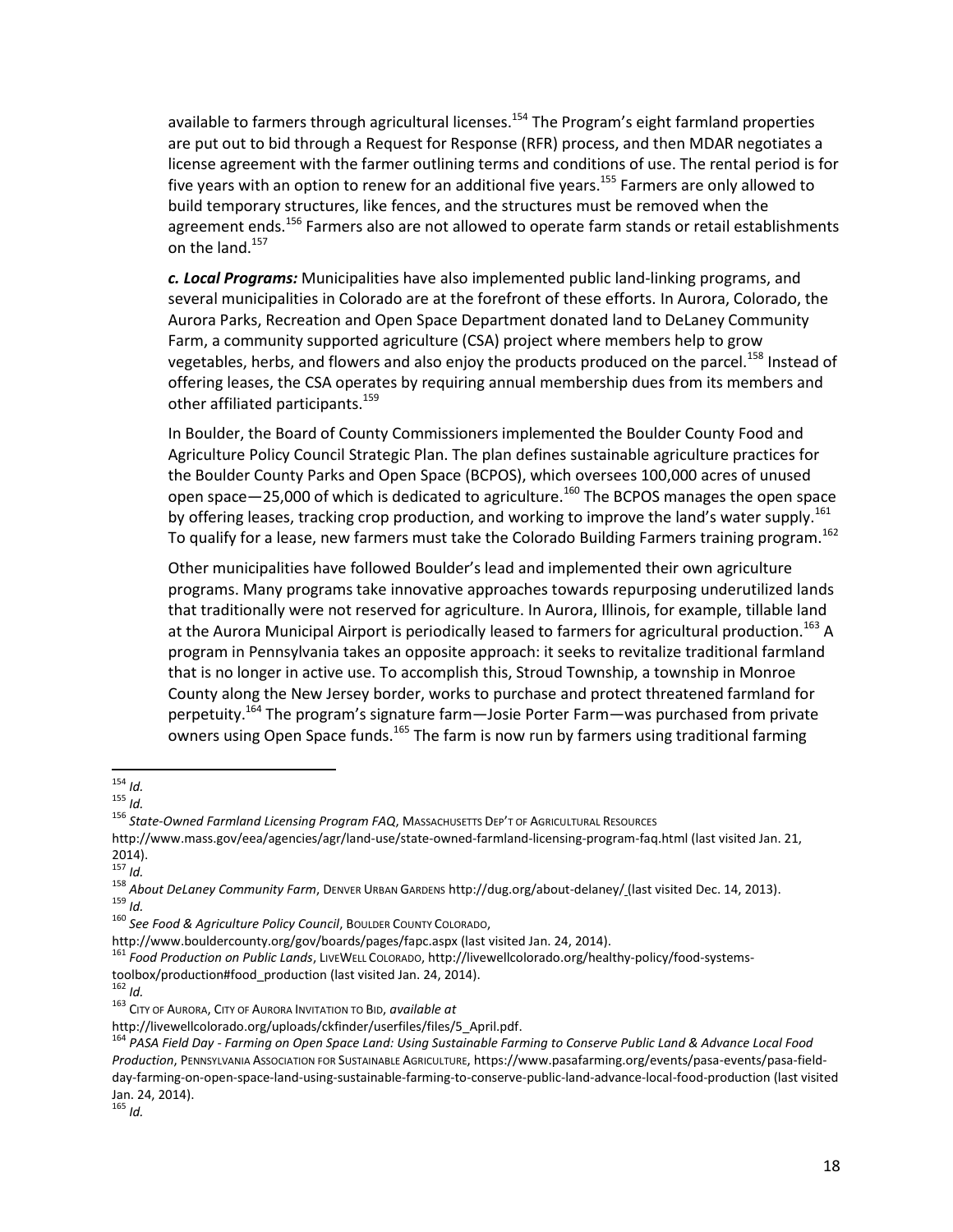methods, who also operate a farmers market, a buying club, and a CSA that distributes over 125 shares of produce to the local community with the goal of increasing food security.<sup>166</sup>

#### *3. Private Organization Approaches*

In many places, private organizations have undertaken efforts to facilitate the public land-linking process, usually on a local level. In San Luis Obispo County, California, an organization called Central Coast Grown used Geographic Information Systems (GIS) technology and aerial satellite photographs to build a database of public land that has the proper characteristics to support agricultural production.<sup>167</sup> Once suitable land is identified, Central Coast Grown works with the municipality to find farmers to lease the land.<sup>168</sup> Similarly, in Massachusetts, the New Entry Sustainable Farming Project—supported by Tufts University—runs Community Farmland Connections.<sup>169</sup> Community Farmland Connections uses GIS to identify unused viable farmland and works with towns and their agricultural commissions to encourage landowners to lease their land to a farmer.<sup>170</sup> (Community Farmland Connection looks at both public and private land.) In North Carolina, public lands are matched with individual farmers through the work of private organizations, including the Carolina Farm Stewardship Association (CFSA), the North Carolina Farm Bureau, and Center for Environmental Farming Systems (CEFS).<sup>171</sup>

Private organizations have also played a key role in promoting farm incubator programs. Farm incubator programs take a more active approach to the problem of land access than land-linking programs, for example offering traditional agricultural training and technical assistance in addition to sometimes linking new farmers with land—usually public land—for agricultural development.<sup>172</sup> Farm incubator programs can also offer assistance with acquiring farming tools. For example, Intervale Center in Burlington, Vermont has a farm incubator program that leases land, and also "equipment, greenhouses, irrigation, and storage facilities to "small independent farmers" directly.<sup>173</sup>

Some incubator farms are run through the joint efforts of public entities and private groups. For example, the PLANT Farm Enterprise Incubator operates on lands owned by a public university, North Carolina State University, and receives support from Orange County, the local municipality.<sup>174</sup> PLANT Farm Enterprise leases land parcels of two to five acres to apprentice farmers for renewable three-year periods.<sup>175</sup>

### **B. Other Strategies to Connect Public Land to Private Owners**

Aside from traditional public land-linking programs, there are other strategies that can help connect public land to private farmers. Although these programs do not technically fall under the umbrella of land-linking, we chose to include these strategies for the sake of comprehensiveness, and also because

<sup>174</sup> *Id.* <sup>175</sup> *Id.*

 $\overline{\phantom{a}}$ <sup>166</sup> *About Us,* JOSIE PORTER FARM, http://www.josieporterfarm.com/?itemCategory=29751&siteid=203&priorId=0&pid=0 (last visited Dec. 17, 2013).

<sup>167</sup> *Public Land Survey*, CENTRAL COAST GROWN, http://centralcoastgrown.org/projects/public-land-survey/ (last visited Jan. 24, 2014).

<sup>168</sup> *Id.*

<sup>169</sup> *Community Farmland Connections*, NEW ENTRY SUSTAINABLE FARMING PROJECT, http://nesfp.org/farmland/community-farmlandconnections (last visited Jan 14, 2014).

<sup>170</sup> *Id.*

<sup>171</sup> *Id.*

<sup>172</sup> *Incubator Farm Project: Resources for New Incubator Farms*, CENTER FOR ENVIRONMENTAL FARMING SYSTEMS,

http://www.cefs.ncsu.edu/whatwedo/foodsystems/incubatorfarmresources2a.html (last visited Jan 14, 2014).

<sup>173</sup> *Farms Program*, INTERVALE FARM CENTER, http://www.intervale.org/what-we-do/farms-program/.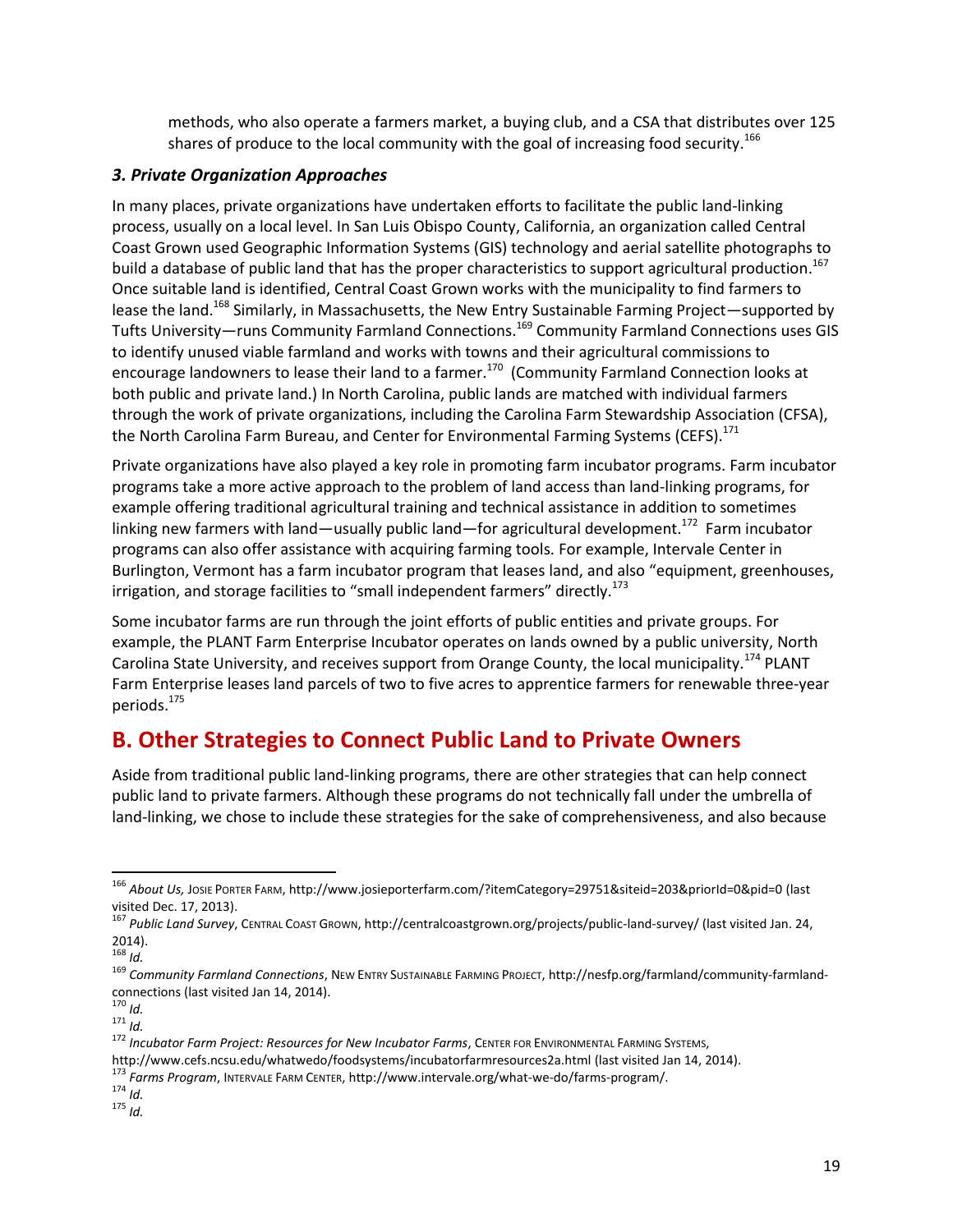these programs can help support land-linking programs. These strategies include: (1) land inventories, (2) land banks, and (3) public land trusts.

#### *1. Land Inventory*

To promote urban and rural agricultural uses by making more land available for farming, a number of state and localities have created land inventories, which catalog land and determine which parcels may be appropriate for agriculture. This is especially helpful if there is no consensus about how much public land is actually usable farmland in the jurisdiction. In some cases, a state statute or city ordinance mandates that a public entity create a land inventory. This statutory backing is helpful because creating a land inventory can be time-consuming and costly, and without statutory compulsion agencies may lack the political will necessary to tackle the task.

For example, in Florida, the Department of Environmental Protection is required by statute to produce an inventory of all publicly owned lands.<sup>176</sup> The Department contracts with the Public Lands Research Program to examine tax-roll databases and ownership data to compile the inventory, known as the Public Lands Inventory (PLI).<sup>177</sup> As a result of these efforts, private parties have a one-stop searchable database for locating parcels by agency or location. $178$ 

On the municipal level, one of the most successful inventory efforts in the country is Portland, Oregon's "Diggable City" (DC) Project. The project was initiated by an ordinance, passed in 2004, which called for a citywide inventory of municipal land for the purpose of determining urban agriculture suitability.<sup>179</sup> After the ordinance's passage, the city worked with local graduate students to survey public lands using GIS technology. The survey involved examining property records and satellite maps to determine each parcel's agricultural suitability, based on factors such as tree cover and the presence of nearby buildings. Once compiled, the final inventory categorized each available parcel based on its recommended land use.<sup>180</sup> Various community stakeholders and agencies provided input throughout the process, thus ensuring a collaborative effort.<sup>181</sup> Portland's DC Project has served as a model for other cities looking to promote urban agriculture on public lands, and cities such as Seattle, Oakland, Cincinnati and Baltimore have also created online databases of land that can be leased for urban farming and gardening.<sup>182</sup>

#### *2. Land Banking*

Land banking is another mechanism for channeling public parcels toward private use, and it can help provide opportunities for aspiring farmers. A land bank, unlike a land trust, is operated by a quasigovernmental entity for the function of collecting property to remediate it, repurpose it, and find a private party willing to buy or lease the land.<sup>183</sup> While lank banks sometimes need to purchase a given parcel, often they build their inventory by receiving title to foreclosed parcels that are not sold, or by

<sup>176</sup> *Public Lands Inventory*, FLORIDA PUBLIC LANDS RESEARCH PROGRAm, *available at* <http://www.floridapli.org/> (last visited Jan. 7, 2014).

<sup>177</sup> *Id.*

<sup>178</sup> *Id.*

<sup>179</sup> Wendy Mendes, Kevin Balmer, Terra Kaethler, and Amanda Rhoads, *Using Land Inventories to Plan for Urban Agriculture: Experiences From Portland and Vancouver*, JOURNAL OF THE AMERICAN PLANNING ASSOCIATION 74, 74 (2008), *available at* http://fyi.uwex.edu/aic/files/2010/04/mendes-2008-Using-Land-Inventories-to-Plan-for-Urban-Agriculture.docx.pdf. <sup>180</sup> *Id.*

<sup>181</sup> *Id.*

<sup>182</sup> *See Land Access*, URBANAGLAW, http://www.urbanaglaw.org/land-access/ (last visited Jan. 24, 2014).

<sup>183</sup> BURLINGTON ASSOC. IN COMTY DEV., L.L.C., LAND BANKING VS. LAND TRUSTING A COMPARISON OF COMPLEMENTARY STRATEGIES, *available at* http://www.burlingtonassociates.com/files/8513/4463/0249/1-Land\_Banking\_vs.\_Land\_Trusting.pdf.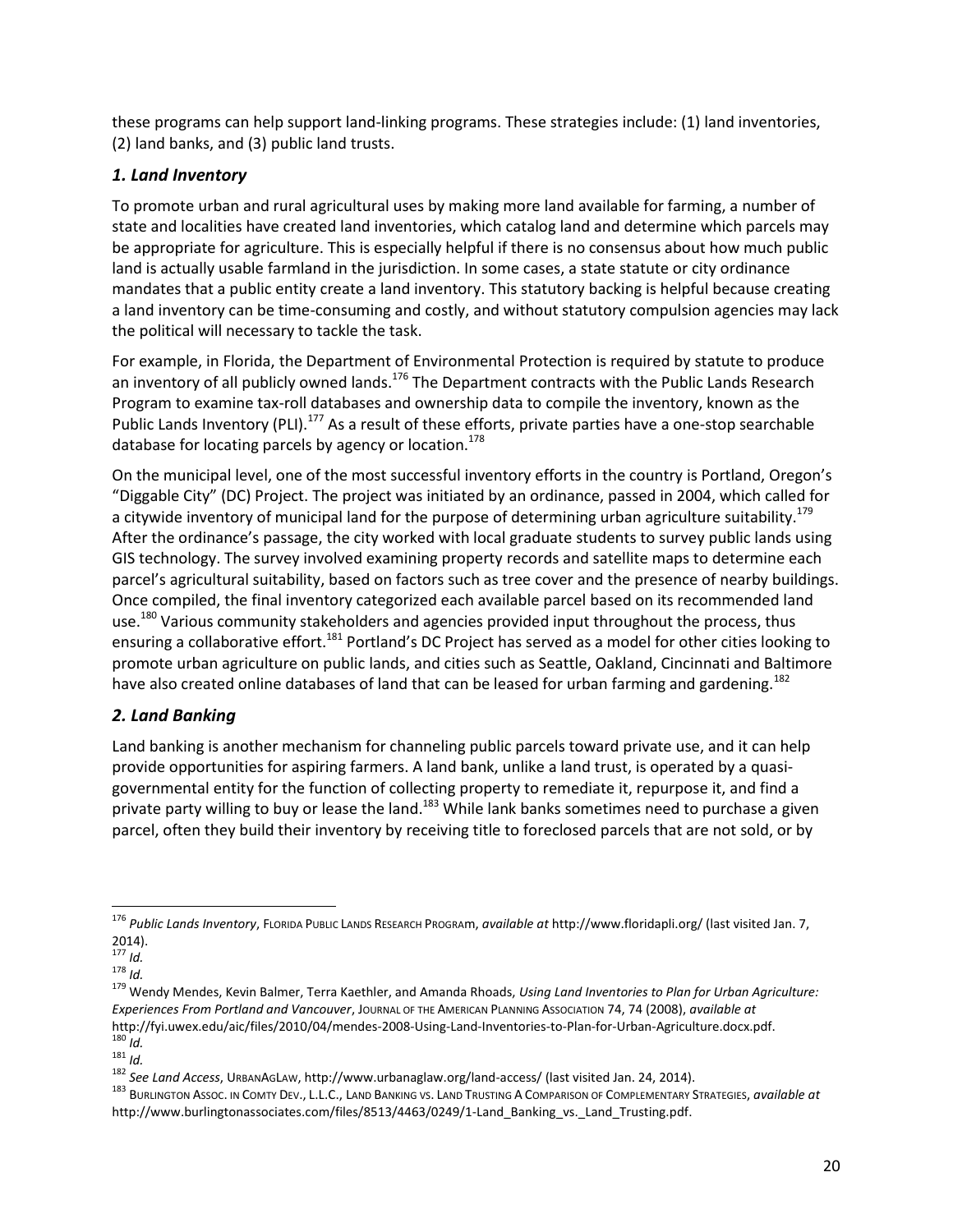<span id="page-23-0"></span>amassing surplus public land.<sup>184</sup> In almost all cases, whether implemented at a state or local level, a land bank requires state-level enabling legislation.<sup>185</sup> This is especially the case for land banks today, which typically draw upon a broad range of funding sources and therefore require greater legal flexibility.<sup>186</sup> Although, as noted above, Rhode Island has over 45 land trusts, the state's only land bank is limited in scope to real estate development and affordable housing projects.<sup>187</sup>

The first land banks were created in St. Louis and Cleveland, beginning in the 1970s.<sup>188</sup> These initial banks used state enabling legislation to empower local land banking authorities to manage surplus land to address pressing community issues.<sup>189</sup> The St. Louis and Cleveland Land Banks addressed economically blighted properties—for example properties that were abandoned and tax delinquent using their limited resources and legal power to purchase and clear the parcels and transfer them to private productive use.<sup>190</sup>

Recently, land banks have expanded in their power and focus, acquiring funding sources outside of traditional government channels, receiving the authority to concentrate efforts on larger numbers of parcels, and emphasizing alternative uses, such as agriculture.<sup>191</sup> Some examples of these modern land banks include programs enabled by state legislation and initiated by state governments in Michigan,<sup>192</sup> Ohio,<sup>193</sup> Pennsylvania,<sup>194</sup> and New York.<sup>195</sup>

For example, in 2010, New York introduced land bank enabling legislation,<sup>196</sup> intended to build on the success of other programs while simultaneously simplifying the mechanisms by which land is acquired and managed.<sup>197</sup> The resulting law in New York created the New York State Land Bank Program, which provides an application process for municipalities that seek to start a land bank program.<sup>198</sup> The state works in conjunction with these municipalities to approve and monitor their programs. To receive approval, a proposal should document the extent of the locality's vacant, foreclosed, and tax-delinquent land; the intergovernmental cooperation planned between the municipality and other stakeholders; the policy priorities for use of acquired lands; and the proposed financial resources from which the bank expects to draw, along with several other factors.<sup>199</sup> Once the municipalities' land banks are approved, they can take control and redevelop vacant and abandoned properties.<sup>200</sup> Land banks must submit annual reports to Empire State Development (ESD), a state agency.<sup>201</sup> While agriculture is not explicitly

<sup>200</sup> *Id* at 4*.*

 $\overline{\phantom{a}}$ <sup>184</sup> FRANK ALEXANDER, CENTER FOR COMMUNITY PROGRESS LAND BANKS AND LAND BANKING 30 (2011), *available at* http://www.smartgrowthamerica.org/documents/ccp\_land\_banks.pdf.

<sup>185</sup> *Id.* <sup>186</sup> *Id.*

<sup>187</sup> RHODE ISLAND HOUSING, RHODE ISLAND HOUSING LAND BANK PROGRAM, *available at*

http://www.rhodeislandhousing.org/filelibrary/Land%20Bank%20Guides.pdf.

<sup>188</sup> ALEXANDER,*supra* note [184,](#page-23-0) at 10 (2011).

<sup>189</sup> *Id.*

<sup>190</sup> *Id.*

<sup>191</sup> *Id.*

<sup>192</sup> Mich. Comp. Laws § 124.751 (2013).

<sup>193</sup> Ohio Revised Code § 5722.01(E) (2008).

<sup>194</sup> 68 Pa.C.S. § 2104.

<sup>195</sup> N.Y. U.C.C. Law § 1600.

<sup>196</sup> *Id.*

<sup>197</sup> ALEXANDER,*supra* note [184,](#page-23-0) at 22 (2011).

<sup>198</sup> *See New York State Land Bank Program*, EMPIRE STATE DEVELOPMENT, http://esd.ny.gov/BusinessPrograms/NYSLBP.html (last visited Jan. 24, 2014).

<sup>199</sup> *See* EMPIRE STATE DEVELOPMENT, LAND BANK APPROVAL GUIDELINES 3–4, *available a*t

http://esd.ny.gov/BusinessPrograms/Data/NYSLBP/112111\_LandBankGuidelines.pdf.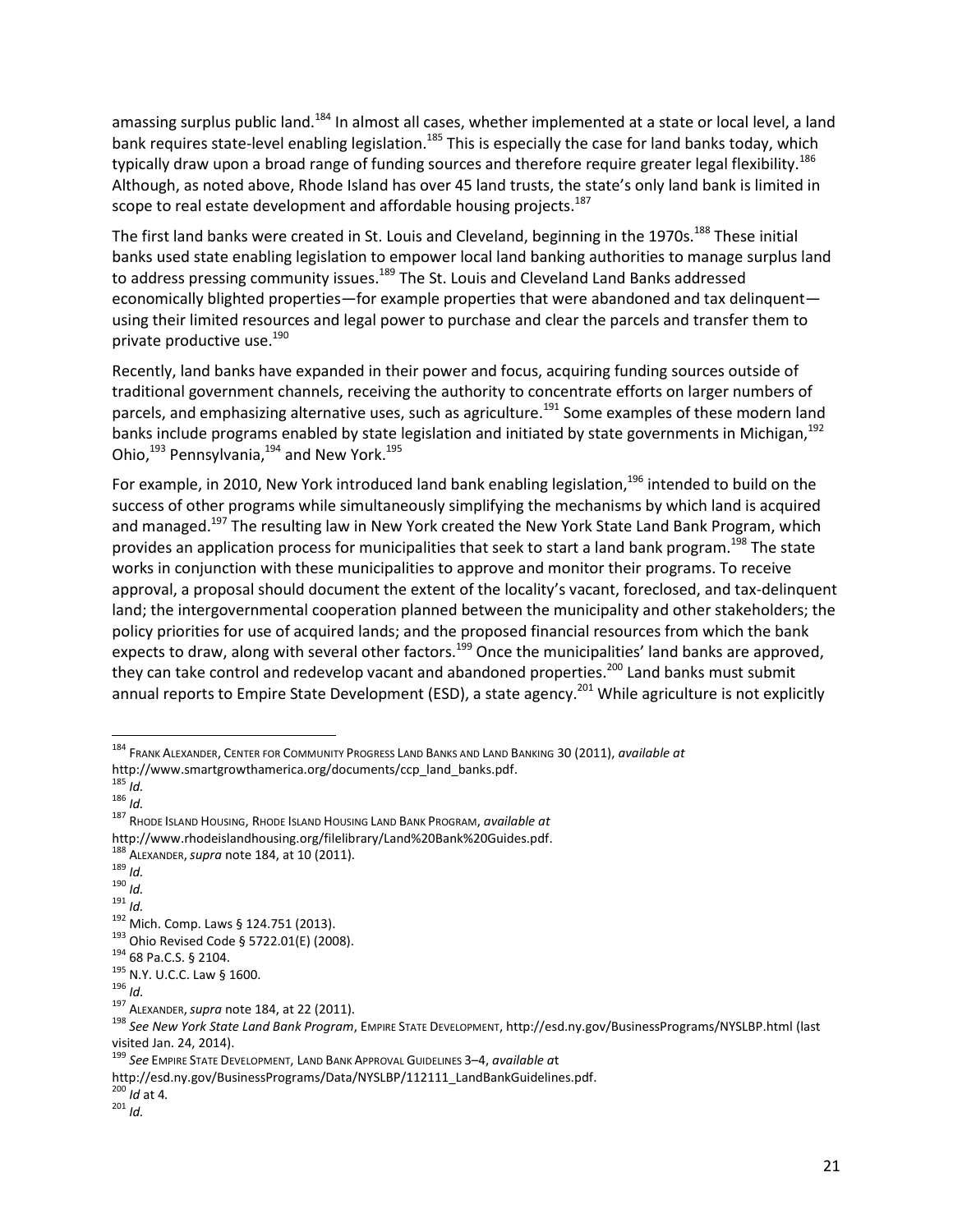mentioned in the legislation, the inclusion of rural areas reflects the state's willingness to use banked lands for farmland needs.<sup>202</sup>

Similarly, Ohio's 2008 "second generation" land-banking law allows local land banks greater autonomy to manage and develop land in line with larger land-use policies.<sup>203</sup> The local Cuyahoga Land Bank in Cleveland has bought and cleared vacant and foreclosed properties to use for food production. Based on these efforts, about 120 vacant lots have been converted into community gardens, orchards, and parks.<sup>204</sup>

While Rhode Island has no land bank along the lines discussed in this section, the programs implemented over the past decade provide valuable lessons. A strong land bank in Rhode Island would likely need to be created through legislation, empowering a strong authority that would engage in all steps of a project, make it easy for a municipality to express interest in starting a land bank, and engage local community members.

## **C. Conclusion: A Wealth of Opportunities**

The significant diversity of public land-linking programs offers both challenges and opportunities for states that seek to connect private farmers with public lands. In terms of challenges, the diversity of programs suggests that there is no consensus regarding the best way to implement this policy. Fortunately, however, the diversity of programs also presents numerous informative case studies. Lawmakers can look to Iowa's innovative and inventive legislation to help support land-linking to new and expanding farmers. If lawmakers want to incorporate other strategies they can consider Portland's success building a land inventory, and New York or Ohio's model land banking.

## <span id="page-24-0"></span>**V. CHALLENGES TO PRIVATE AND PUBLIC LAND-LINKING IN RHODE ISLAND AND RECOMMENDATIONS**

Rhode Island has unique characteristics and challenges when it comes to implementing a land-linking program. Section [II](#page-4-0) of the report, which describes the current landscape of farmland preservation in Rhode Island, provides a sense of the current land access landscape that any legislative or policy program must take into account. Sectio[n III](#page-13-0) an[d IV](#page-17-0) detail other states' private and public land-linking programs, providing information to help guide Rhode Island advocates and policymakers as they consider the best structure for establishing a land-linking program. This section briefly describes the challenges facing the implementation of a land-linking program in Rhode Island. It also begins to identify the policy and programmatic components of a land-linking program that will be essential in developing a comprehensive, effective Rhode Island program.

## **A. Challenges for Implementing Land-Linking in Rhode Island**

**1.** The major impediment to creating a land-linking program in Rhode Island is *lack of staffing and lack of funding.*

As it becomes more known and used, New England Farmland Finder can be a successful component of a more comprehensive set of land access and transfer services for Rhode Island. However, Rhode Island should provide more education and technical assistance to farmland seekers, farm families,

 $\overline{a}$ <sup>202</sup> *Id.*

<sup>203</sup> OHIO REV. CODE ANN. § 1724.02 (West 2013).

<sup>204</sup> *City Land Inventory Studies*, URBANAGLAW, http://www.urbanaglaw.org/land-access/#City\_Land\_Inventory\_Studies (last visited Jan. 24, 2014).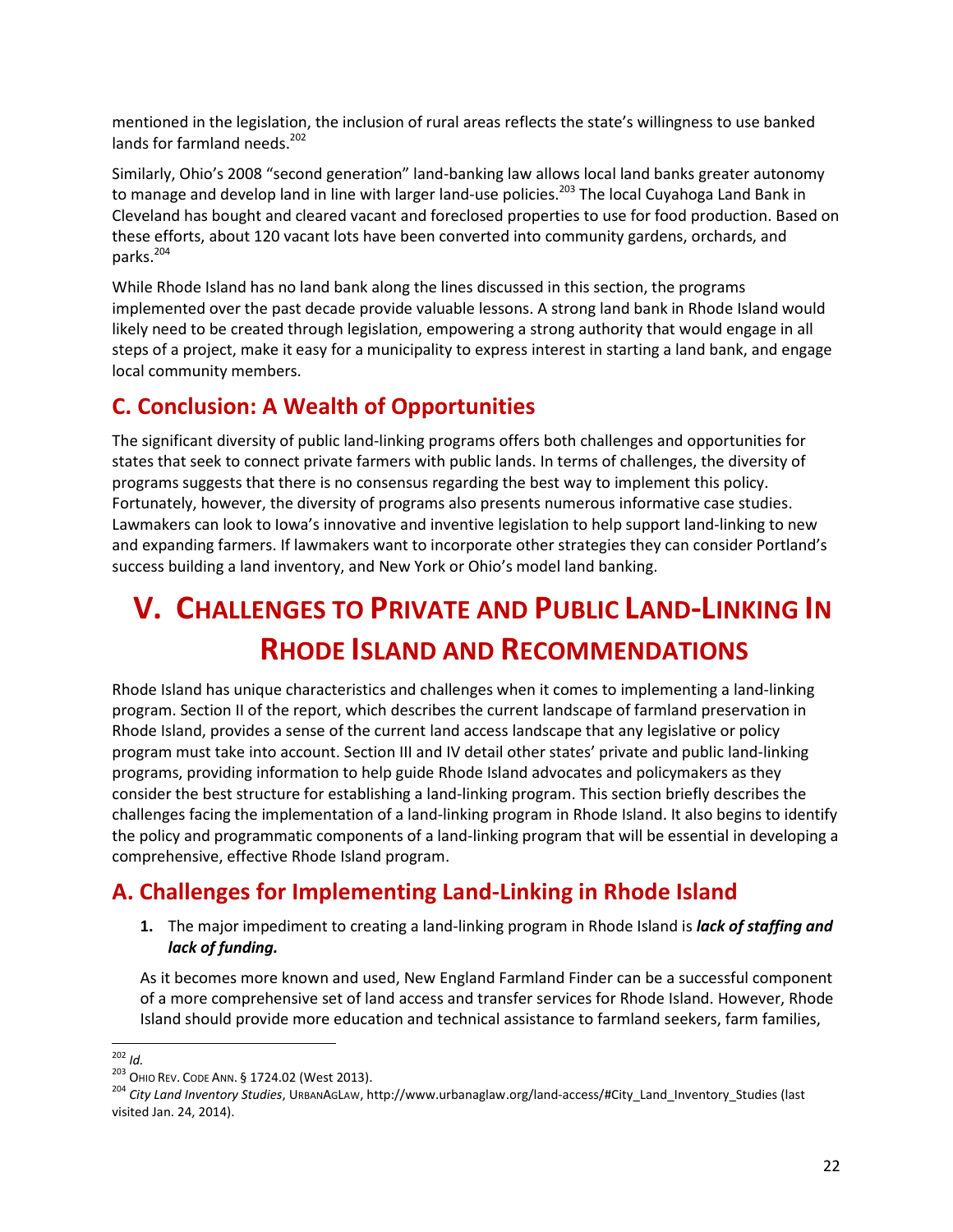and landowners. Currently, Land For Good offers these services in Rhode Island via a field agent who serves southern New England, but there is no dedicated field agent on the ground in Rhode Island.<sup>205</sup> Land for Good is currently seeking funding to support a part-time field agent in Rhode Island.<sup>206</sup> Any future land-linking program or policy in Rhode Island would benefit from at least one staff person dedicated to coordinating and implementing the program successfully. This will require appropriations by the state legislature or funding from another grant source.

**2.** Aside from funding and technical assistance limitations related to land-linking, **restrictive**  easements may prevent the innovation required to keep farms economically viable.<sup>207</sup>

<span id="page-25-1"></span><span id="page-25-0"></span>In general, overly detailed language in conservation easements, including restrictions on fencing,<sup>208</sup> can prevent farmers from innovating and adopting best farming practices.<sup>209</sup> Any land-linking program utilizing agricultural or open space easements must ensure that all parties, including municipalities, land trusts and private property owners, understand how to draft easement terms to support farmers. Currently, there is some debate regarding the typical ALPC easement language. While some groups, including RILTC, believe the language is too restrictive, RIDEM representatives feel that the easement is sufficiently permissive. Either way, the easement is made more burdensome when projects utilize federal funds, because the federal government puts additional restrictions in place.<sup>210</sup> Prior to creating a land-linking program, Rhode Island must work to study the issue, determine the root of the miscommunication, and change the easement language if necessary or else educate stakeholders regarding why the current easement is sufficiently permissive. In addition to standard easement language, it might also be necessary to amend existing easements on public land to reduce restrictive language and to ensure that agriculture is allowed on land trust land (currently, many conservation easements on land trust land do not allow for agricultural use). Amending easements is a lengthy and onerous process, and may be especially difficult and timeconsuming for an all-volunteer run land trust.<sup>211</sup> Any land-linking program, then, should have resource to support municipalities, land trusts and landholders' efforts to amend easements to support a broad range of agricultural uses where appropriate and consistent with the original purpose for protecting the property.

**3.** For a public land-linking program in Rhode Island, **more needs to be done to determine how much** state and municipal is available and appropriate to support such a program.

While RIDEM has inventoried its land and begun to lease some of its holdings to farmers, other state agencies have not analyzed their land holdings, and they may not have the capacity, funds or political will to do so in the near future,<sup>212</sup> particularly because most state agencies (aside from RIDEM) have not yet incorporated GIS mapping.<sup>213</sup> Rupert Friday at the RILTC believes that because state agency budgets are so tight, some state agencies have sold some of their land holdings to support their operating expenses.<sup>214</sup> It is unclear whether municipalities have land that could be

<sup>205</sup> Telephone Interview with Kathy Ruhf, January, *supra* note [113.](#page-14-0)

<sup>206</sup> *Id.*

<sup>207</sup> FARMRI 2.0: INITIATIVES,*supra* not[e 4,](#page-4-1) at 7.

<sup>&</sup>lt;sup>208</sup> Telephone Interview with Rupert Friday, Director, RILTC (Dec. 6, 2013).

<sup>209</sup> RHODE ISLAND LAND TRUST COUNCIL, FARMRI 2.0: CRAFTING THE NEW GENERATION OF INITIATIVES FOR SAVING RHODE ISLAND'S WORKING FARMS 32 (2010), *available at* http://www.rilandtrusts.org/documents/FarmRI\_2.0\_Final.pdf.

<sup>&</sup>lt;sup>210</sup> Telephone Interview with Michelle Sheehan, Assistant to State Land Conservation Program, RIDEM (Jan. 17, 2014) [hereinafter Telephone Interview with Michelle Sheehan, January].

<sup>&</sup>lt;sup>211</sup> Telephone Interview with Michelle Sheehan, November, *supra* not[e 63.](#page-9-0)

 $212$  *Id.* 

<sup>213</sup> Telephone Interview with Michelle Sheehan, January, *supra* note [210.](#page-25-0)

<sup>214</sup> Telephone Interview with Rupert Friday, *supra* note [208.](#page-25-1)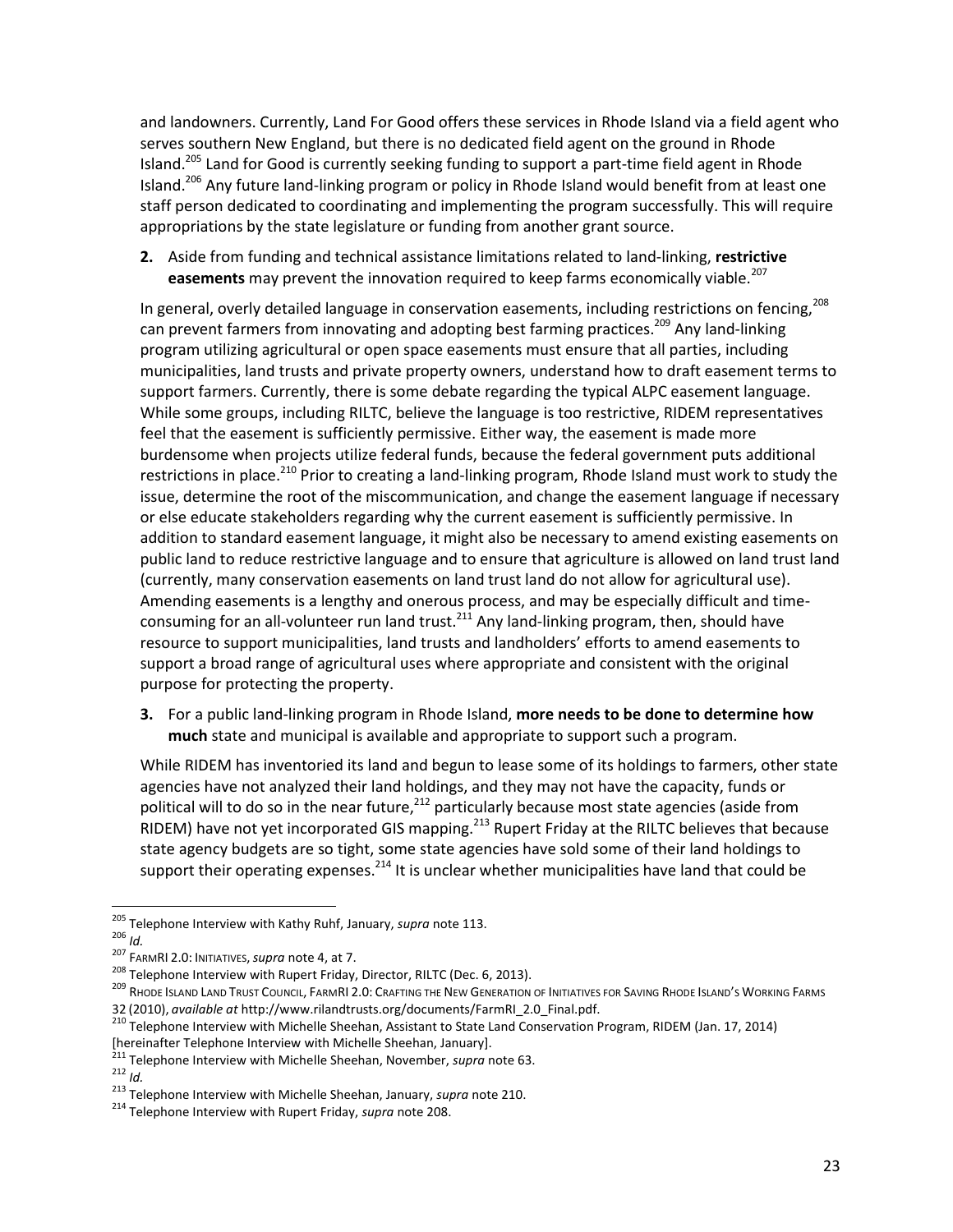farmed – of the thirty-nine municipalities, twenty-one do not have land trusts. Moreover, even land that was once farmable will become shrub, brush and trees within several years if not maintained in agriculture.<sup>215</sup> This out-of-production farmland becomes early succession forest and must be cleared before it can go back into agricultural production.<sup>216</sup> Municipalities and the state would need to clear the land and get it back into agriculture condition, which would be a significant financial burden. 217

**4.** Aside from the possible small inventory of appropriate farmland, land trusts and state agencies may be reluctant to lease their lands out for agricultural use because such uses are seen to be **at odds with the agencies' stated goals.**

For example, some land trusts seek only to conserve wildlife habitat and preserve open spaces, and agricultural uses may not seem compatible with this mission. Similarly, RIDEM has leased out some land to farmers allowing them to grow only low-impact crops, such as hay and corn, because then the fields can also serve as wildlife habitat.<sup>218</sup> Some people believe that a public land-linking program likely needs an outreach and education component to convince municipalities, land trusts and state agencies that agriculture can serve conservation and habitat preservation goals. RILTC has already begun this work, creating a handbook on agricultural leasing and performing outreach to land trusts.<sup>219</sup> Nevertheless, it would be helpful to have stakeholders come together once again and discuss opportunities for farming on state, municipal and land trust land. In order to foster success, a land-linking or land access program must help facilitate relationships between farmers and land trust, municipal and state landholders. As an RILTC report explains, farmers need someone at the land trust or other conservation agency that "is a good liaison, communicates well, understands agriculture and can work with the farmer to maintain the economic viability of the farm. $^{220}$ 

**5.** Lastly, to be successful, a land-linking program that involves leasing state or municipal land must **increase the maximum lease length for this land** and ensure farmers are able to invest in capital improvements.

To improve land access and security for farmers, a land linking program should seek changes in public policy to allow longer lease terms on public land. Currently leases on state and municipal land can only run for a maximum of five years.<sup>221</sup> However, five years may not be a sufficient length of time to entice farmers to invest in and cultivate the leased land. As explained by the RILTC, "farmers leasing land will only invest in improvements like soil productivity if leases are long enough for them to get a return on their investment."<sup>222</sup> The shorter the length of the lease, farmers will be less likely to be able to get capital for projects on leased land, and they may not be incentivized to make improvements because the land will revert to the landowner.

### **B. Key Components for Rhode Island Land-Linking Program**

The broad diversity of private and public land-linking programs across the country offers valuable lessons on the components of a successful program. While we plan on developing more specific legislative recommendations throughout the spring of 2014, we identify in this memo some components

 $\overline{a}$ <sup>215</sup> *Id.*

<sup>216</sup> *Id.*

<sup>217</sup> *Id.*

<sup>218</sup> Telephone Interview with Michelle Sheehan, November, *supra* not[e 63.](#page-9-0)

<sup>219</sup> FARM VIABILITY,*supra* not[e 68,](#page-9-1) at 2.

<sup>220</sup> FARMRI 2.0: INITIATIVES,*supra* not[e 4,](#page-4-1) at 32.

<sup>221</sup> FIVE-YEAR STRATEGIC PLAN,*supra* not[e 9,](#page-4-2) at 21.

<sup>222</sup> FARMRI 2.0: INITIATIVES,*supra* not[e 4,](#page-4-1) at 21.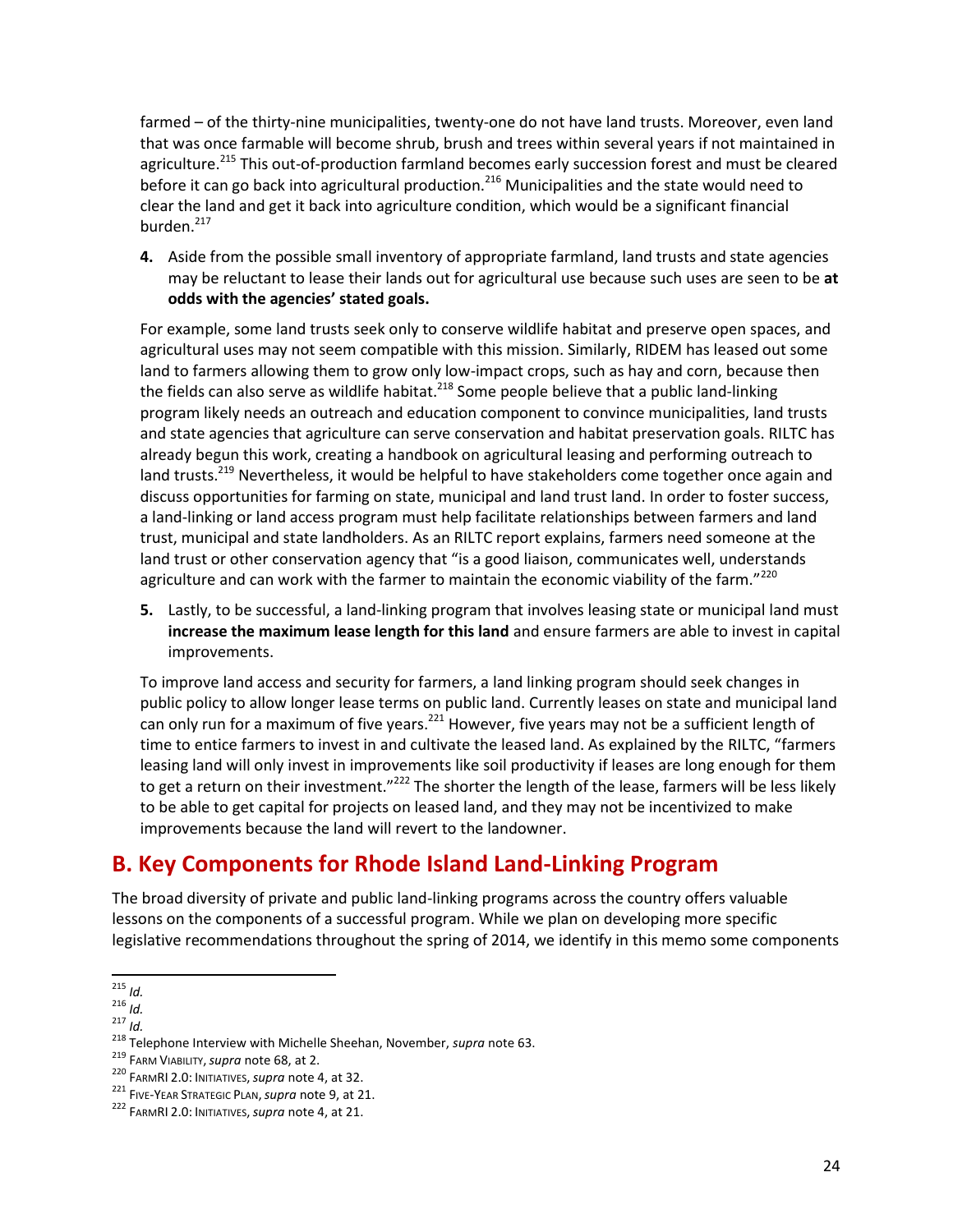that our initial research indicates are essential for a successful land-linking program. These components are based on the various programs outlined in this memo, and also take into account the specific characteristics of Rhode Island.

- *1. Conduct an inventory of state, municipal and land trust lands, including urban lands, appropriate for farming.* Aside from RIDEM's inventory and the inventory of land trust land done by RILTC, Rhode Island public entities and land trusts have not identified their land holdings that might be appropriate for farming. State agencies, municipalities and land trusts should conduct robust land inventories, focusing on identifying land that would be appropriate for farming (including land that may require clearing). This public inventory should be uploaded into a publicly-run database (as in Baltimore's database of vacant land or Florida's state-level database described in Section IV(B)(1): Land Inventory). The state could partner with local universities to help provide GIS support, as in Portland's Diggable City project. This inventory could be created with or without the legislature's involvement. Rhode Island could also consider emulating New Entry Sustainable Farming Project's Community Farmland Connections (described in Section IV(A)(3): Private Organization Approaches), which maps viable farmland in municipalities and then works with the towns and agricultural commissions to do outreach to private landowners and encourage them to lease their land to a farmer.
- *2. Research demand for farmland in Rhode Island.* Analytics of New England Farmland Finder show that there are many farmland seekers in the Providence and Rhode Island area and the popular Young Farmers Nights show that younger Rhode Islanders are interested in farming. However, there is little data available about the demographics of who is seeking farmland in Rhode Island. Are they current farmers looking to expand? Apprentices looking to start their own farm? Gaining a better understanding of who the land-linking program will serve will help Rhode Island better design and tailor the program to fit farmers' needs.
- *3. Create a program that goes beyond real-estate matching and educational resources.* As discussed in Sectio[n III,](#page-13-0) the most robust land-linking programs are those that provide support and training beyond making matches and providing links to educational resources. To be most effective, RI's land-linking program could be modeled after California FarmLink and provide succession planning, individual consultations and even lending programs to help facilitate farmland transfer on both private and public land. To expand the number of young, beginning farmers in the state, Rhode Island can also follow Iowa's model and provide priority for farmers that qualify as beginning farmers. These farmers should also be given extra training and support.
- *4. Ensure sufficient staff to administer the program.* Though it is not clear exactly what design the program should take, the program should work with existing players to coordinate efforts and take advantage of existing infrastructure. To be effective, the program may need to address existing personnel gaps. If the program hires staff, it should ensure that the staff have knowledge of local farming practices and the local farming community. This person or persons could be located in a variety of different organizations and agencies, and would help publicize the program, perform outreach, make matches and provide technical assistance.
- *5. Ensure land-linking database is accessible and open to all.* For both private and public land, Rhode Island should ensure that whatever program is implemented is highly visible and accessible (even to older farmers that may lack internet connection). To that end, Rhode Island should create a land-linking program that has limited barriers: it should not require minimum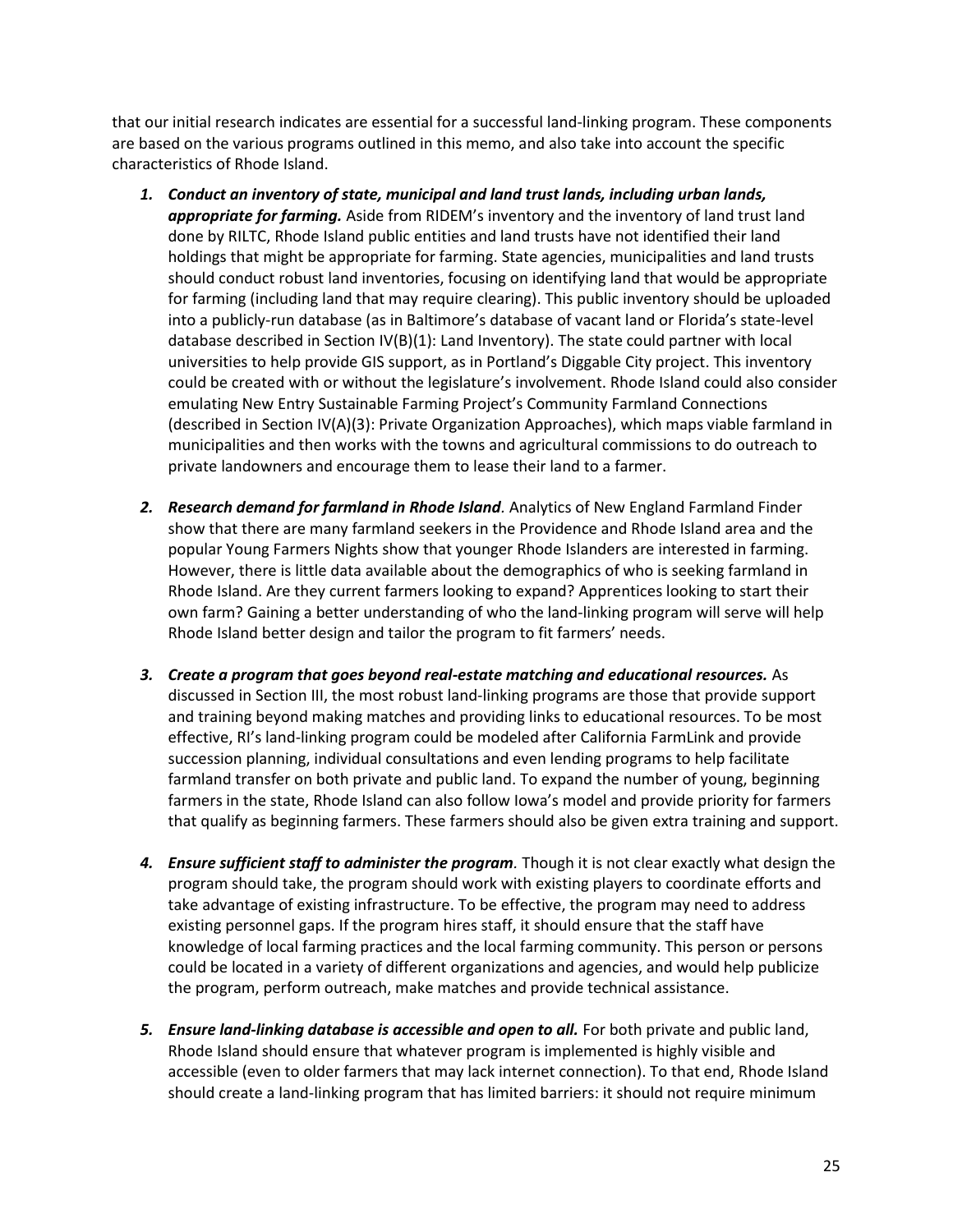farming experience or a fee to access the site's listings. Because excessive calls to landowners may be a nuisance, Rhode Island may want to consider establishing a middleman or screening process to reduce the burden on farmland owners.<sup>223</sup>

- *6. Increase length of lease time.* As noted above, Rhode Island public land is currently limited to a lease length of five years, which in some cases may not be sufficient for farmers to recoup capital investments they would like to make. Therefore, the Rhode Island legislature should enable agencies to increase the lease lengths on public lands. Rhode Island could increase the lease length from five years to ten years, as suggested by the Rhode Island Farm Bureau, or they could consider a more flexible approach. For example, Minneapolis' program offers leases of various lengths depending on the farmer's level of experience, and Portland's urban agriculture programs offers leases of up to ninety-nine years on a case-by-case basis. Leases with rolling terms, or provisions for favorable extension might also address this problem.
- *7. Determine whether the standard conservation easement language sufficiently supports farming and conduct outreach to land trusts and state agencies to educate them on the benefits of farming and assist them in re-drafting their easements.* As noted above, standard conservation easements may be too restrictive and may limit farmland's potential. As part of the implementation of any land-linking program, RIDEM should work with Land for Good, the RI Farm Bureau, RILTC and other stakeholders to clarify whether the current easements are appropriately broad, and to determine what, if any, changes would be helpful to support farmers, and to work with other New England states to try and revise NRCS' standard easement language. Any change to easement language should also ensure land remains in agricultural production. Additionally, land trusts and state agencies may be reluctant to lease their lands out for agricultural use because they believe it is at odds with their stated mission or purpose. Even if they are amenable to allowing agriculture on their land, their easements may not allow it or may be too restrictive to allow farmers to practice economically viable agriculture. Any program Rhode Island creates and implements must address this crucial issue and provide outreach and assistance to land trusts to help them support agriculture on their lands.

The State of Rhode Island has a tremendous opportunity to match farmland-seekers with public and private land that is not currently in productive use, as well as land from retiring farmers. A land-linking program also has the potential to preserve farmland and natural habitats that would otherwise be lost to development. Further, a land-linking program would increase the amount of locally-grown food available for sale in the state. Thus a well-designed land-linking program has the potential to address significant problems and lead to a more vibrant Rhode Island food system.

 $\overline{a}$ 

<sup>223</sup> Telephone Interview with Rupert Friday, *supra* note [208.](#page-25-1)